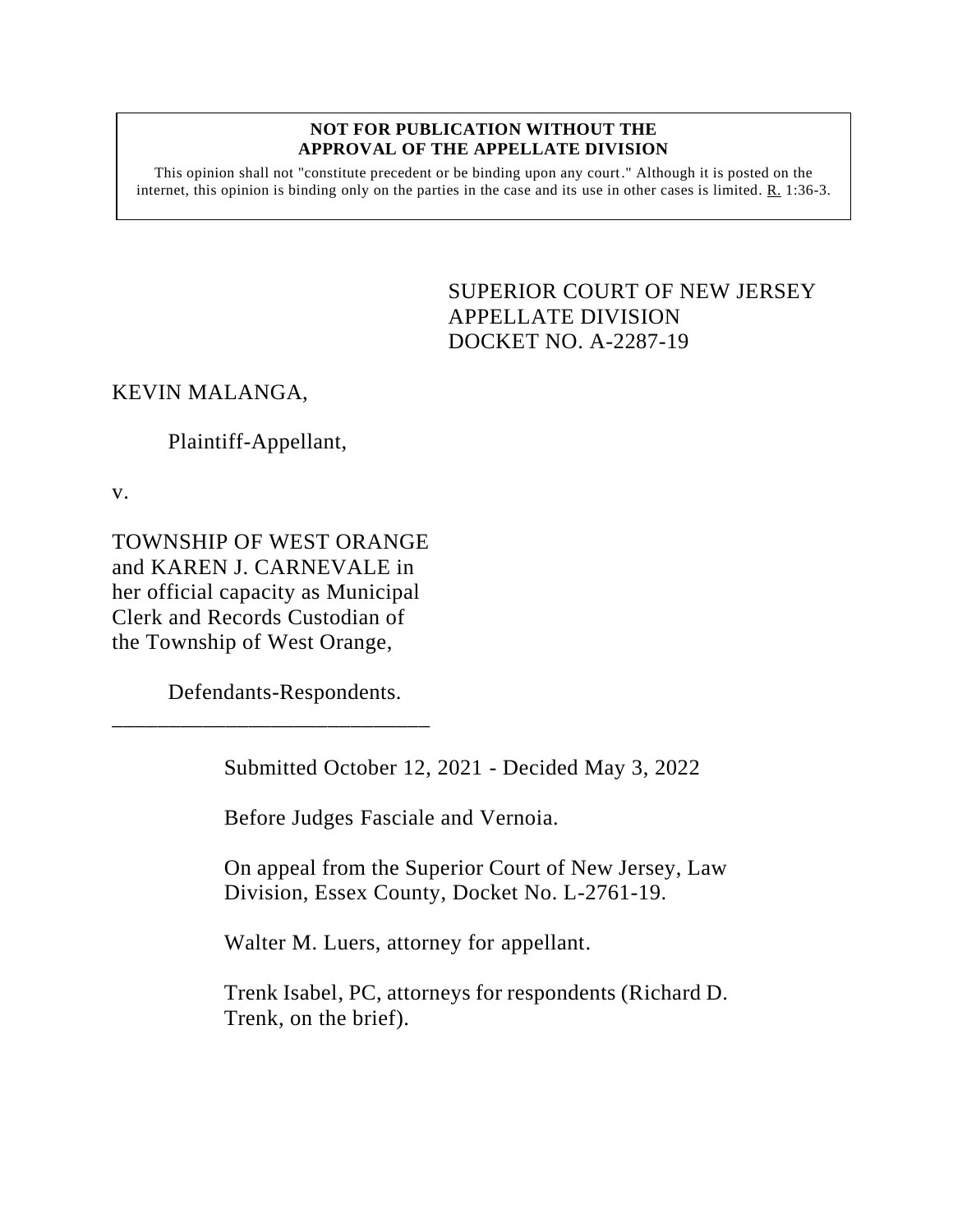### PER CURIAM

Plaintiff Kevin Malanga filed a verified complaint claiming defendants Township of West Orange and Karen J. Carnevale, in her official capacity as the Township's municipal clerk and custodian of records, violated the Open Public Records Act (OPRA), N.J.S.A. 47:1A-1 to - 13, and his common law right of access to government records by denying his request for unredacted copies of thirty-three emails. The Township claimed the emails are protected from disclosure under the attorney-client privilege and the advisory, consultative, and deliberative exception to the definition of government records under OPRA. Plaintiff appeals from a December 27, 2019 order granting defendants summary judgment dismissal of the complaint and denying his cross-motion for summary judgment. We reverse in part the court's order granting defendants summary judgment, vacate in part the court's order granting defendants summary judgment, affirm the court's order denying plaintiff's cross-motion for summary judgment, and remand for further proceedings.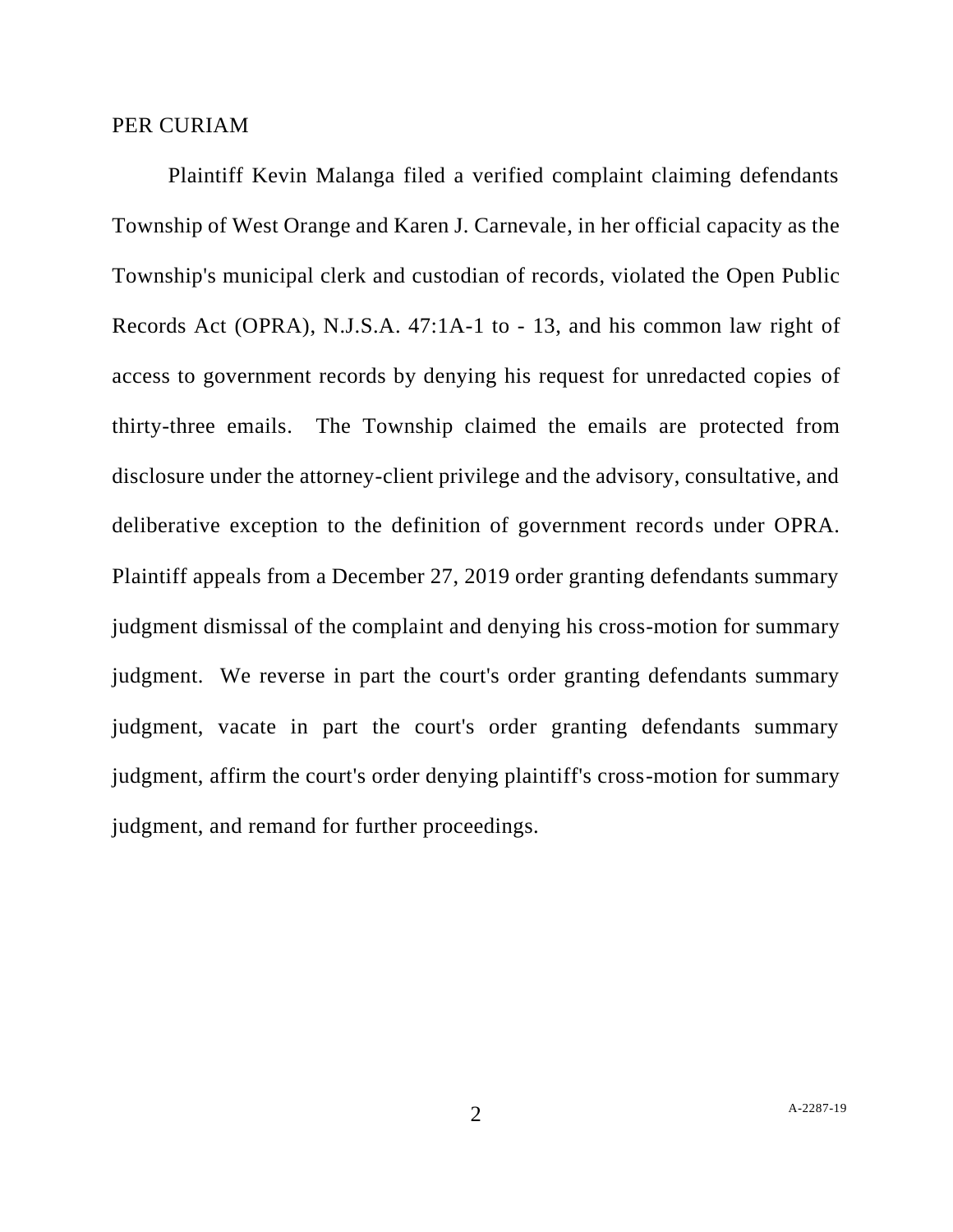We glean the following undisputed material facts from the parties' respective statements of material fact submitted in accordance with Rule 4:46-  $2(a)$  and (b) in support of their respective summary judgment motions.<sup>1</sup>

Plaintiff is a resident and property owner in the Township. The Township "is a 'public agency'" under OPRA. See N.J.S.A. 47:1A-1.1 (defining "public agency" in part to include "any political subdivision of the State"); see also Fair Share Hous. Ctr. Inc. v. N.J. State League of Municipalities, 207 N.J. 489, 504 (2011) (noting municipalities are "political subdivisions" of the State). "The law firm of McManimon, Scotland & Baumann, LLC, through its attorneys, Richard D. Trenk, Esq.[,] . . . Mark Y. Moon, Esq.[,] . . . and Tiena M. Cofoni, Esq.[,]  $\ldots$  act[ed] as" the Township's counsel at all times pertinent to plaintiff's claims. Defendant Karen "Carnevale is the [m]unicipal [c]lerk of the Township and, in that capacity, is the designated records custodian of the Township for purposes of OPRA." See N.J.S.A. 47:1A-1.1 ("'Custodian of a government

<sup>&</sup>lt;sup>1</sup> Plaintiff admitted each of the facts in defendants' statement of material facts supporting their summary judgment motion. Defendants admitted three of the seven assertions of fact set forth in plaintiff's counterstatement of material facts that was submitted in opposition to defendants' motion and in support of plaintiff's cross-motion. In our view, the disputed facts are not material to the disposition of the issues presented on appeal.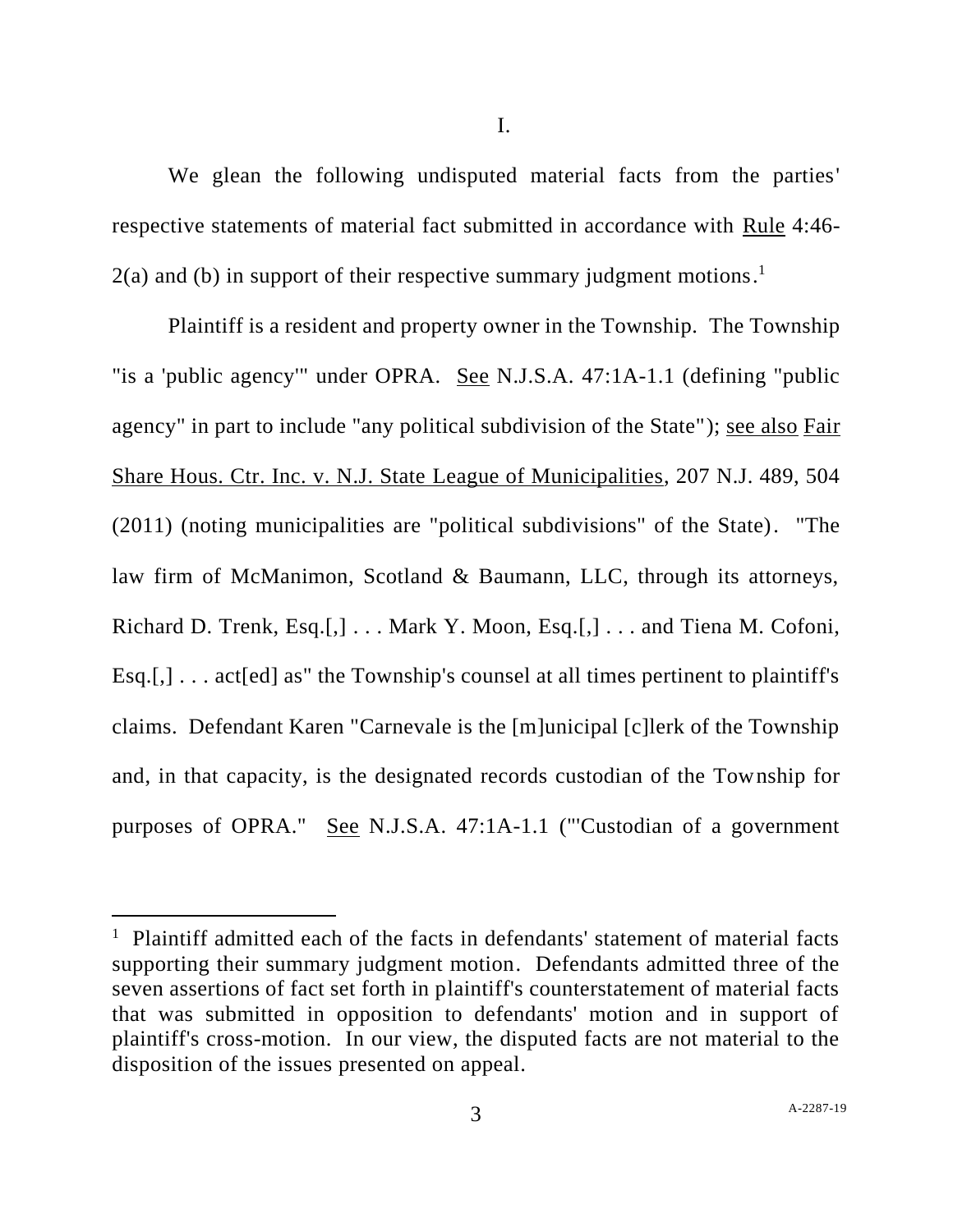record' or 'custodian' means in the case of a municipality, the municipal clerk . . . .").

In separate resolutions adopted by the Township Council on November 27, 2018, and January 8, 2019, the Township directed the West Orange planning board (planning board) "to conduct a preliminary investigation . . . to determine whether [the Township's public library] should be designated as an area in need of redevelopment" pursuant to the Local Redevelopment and Housing Law, N.J.S.A. 40A:12A-1 to -89. See N.J.S.A. 40A:12A-5 (outlining the criteria under which "[a] delineated area may be determined to be in need of redevelopment").

In the November 27, 2018 resolution, the Township authorized the planning board to retain Heyer, Gruel & Associates  $(HGA)$  — a professional planning firm — to prepare a report concerning whether the Township library "met the criteria of an area in need of redevelopment."<sup>2</sup> "Jack Baree . . . and Susan Gruel . . . are professional planners employed by HGA."

<sup>&</sup>lt;sup>2</sup> The record on appeal does not include the Township Council's November 27, 2018 resolution authorizing the planning Board to retain HGA to prepare the report. The transcript of the November 27, 2018 Township council meeting includes a discussion of the resolution and, during the meeting, the Township's attorney Richard D. Trenk explains the Township is permitted to authorize the planning board to hire HGA to provide the planning board with the "tools to"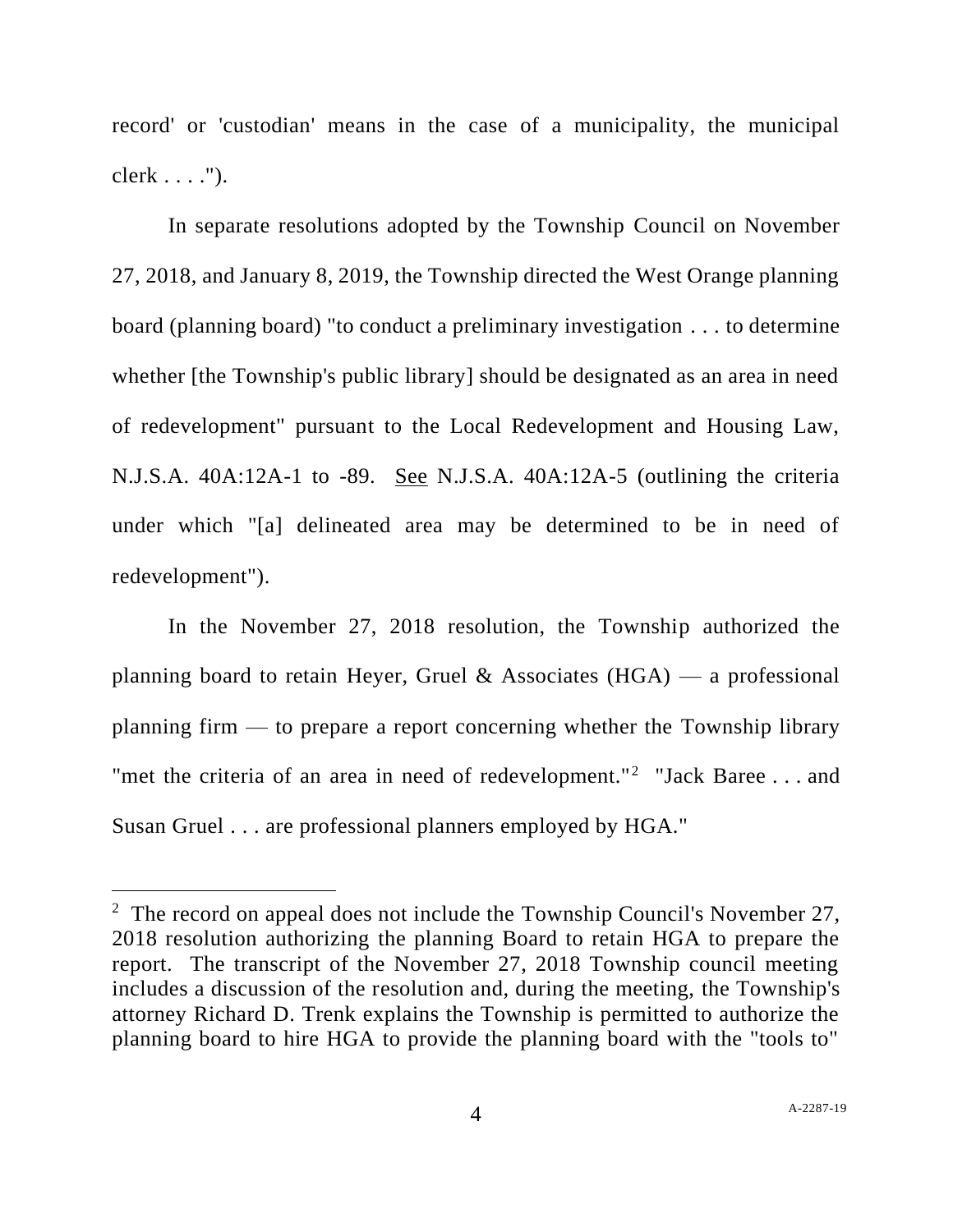In a March 12, 2019 resolution, the planning board noted HGA had been "engaged to conduct a study and make recommendations as to whether the [library] met the criteria as an area in need of redevelopment." The planning board's resolution further stated HGA "conduct[ed] a study and prepare[d] a report dated February 6, 2019," and that, based on the report and testimony provided by Susan Gruel, the planning board recommended the Township Council designate the library as an area in need of development.

One week later, the Township Council adopted a March 19, 2019 resolution explaining it had directed the planning board to conduct a preliminary investigation as to whether the library was an area in need of redevelopment and finding HGA had presented its study to the planning board "for its consideration in determining whether the [library] should be designated an [a]rea in [n]eed of [d]evelopment." The Township Council's March 19, 2019 resolution further stated the planning board had completed its investigation, conducted a hearing, and recommended the Township Council find the library was an area in need of redevelopment, and that the Township Council accepted the planning board's recommendation.

perform its function of considering, and making a recommendation, whether the library was an area in need of redevelopment.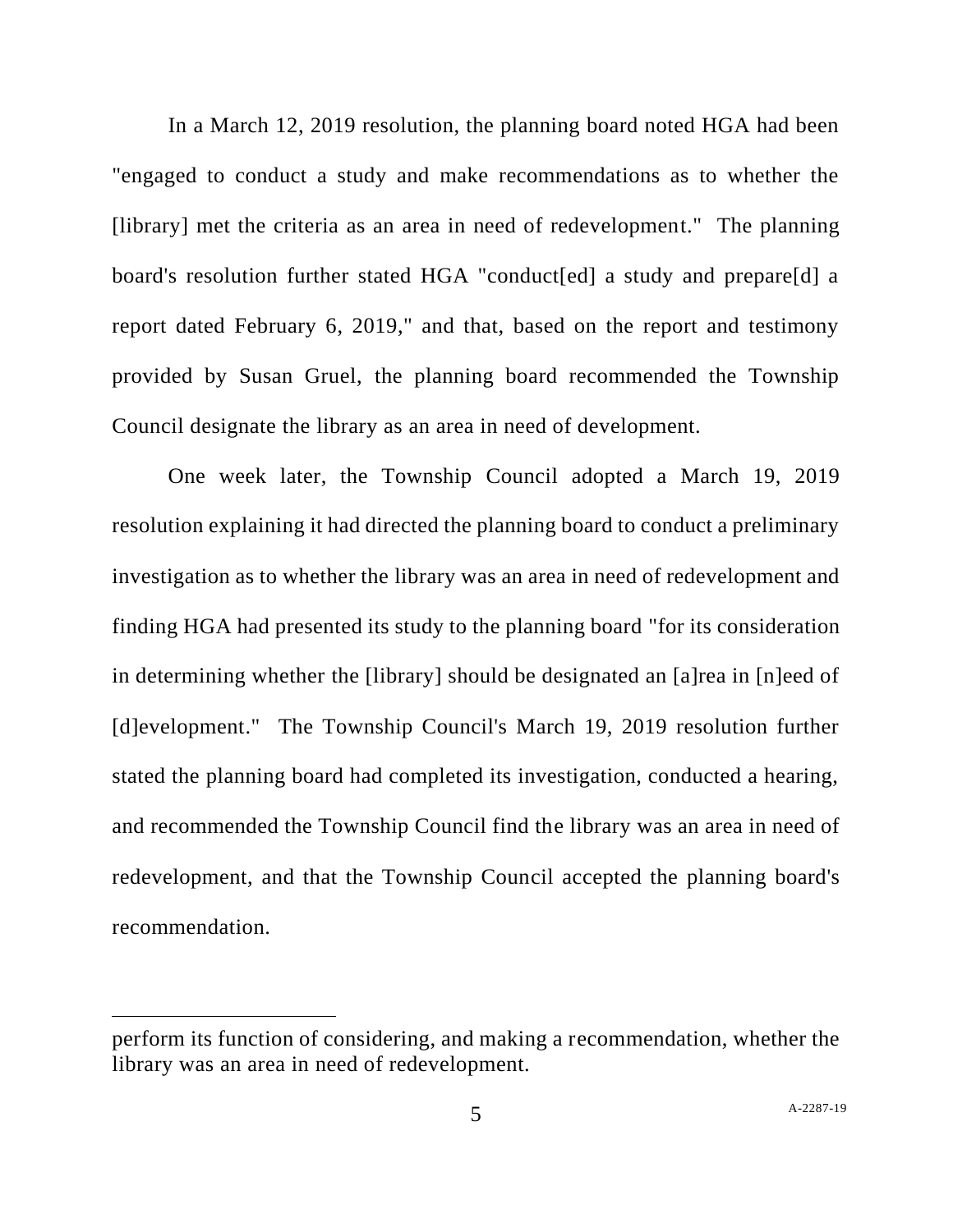Following the issuance of the HGA report, but prior to the planning board's March 12, 2019 resolution and the Township Council's March 19, 2019 resolution, plaintiff submitted an OPRA request to the Township seeking "[a] copy of all reports pertaining to the designation of the . . . library as an area in need of redevelopment," and "[a] copy of all letters, emails, memoranda, and any other forms of correspondence for the period January 1, 2018[,] to February 11, 2019[,] pertaining to the designation of the . . . library as an area in need of redevelopment."

In a February 25, 2019 letter to plaintiff, the Township clerk's office "produced 124 pages of documents." The letter also advised plaintiff "that certain communications do not constitute 'government records' as defined under OPRA as they are confidential and/or privilege[d] under the [a]ttorney-[c]lient privilege and/or advisory, consultative and deliberative exception under OPRA." The letter provided plaintiff with a list of thirty-two emails the Township claimed were either privileged or within an exception from the disclosure required under OPRA.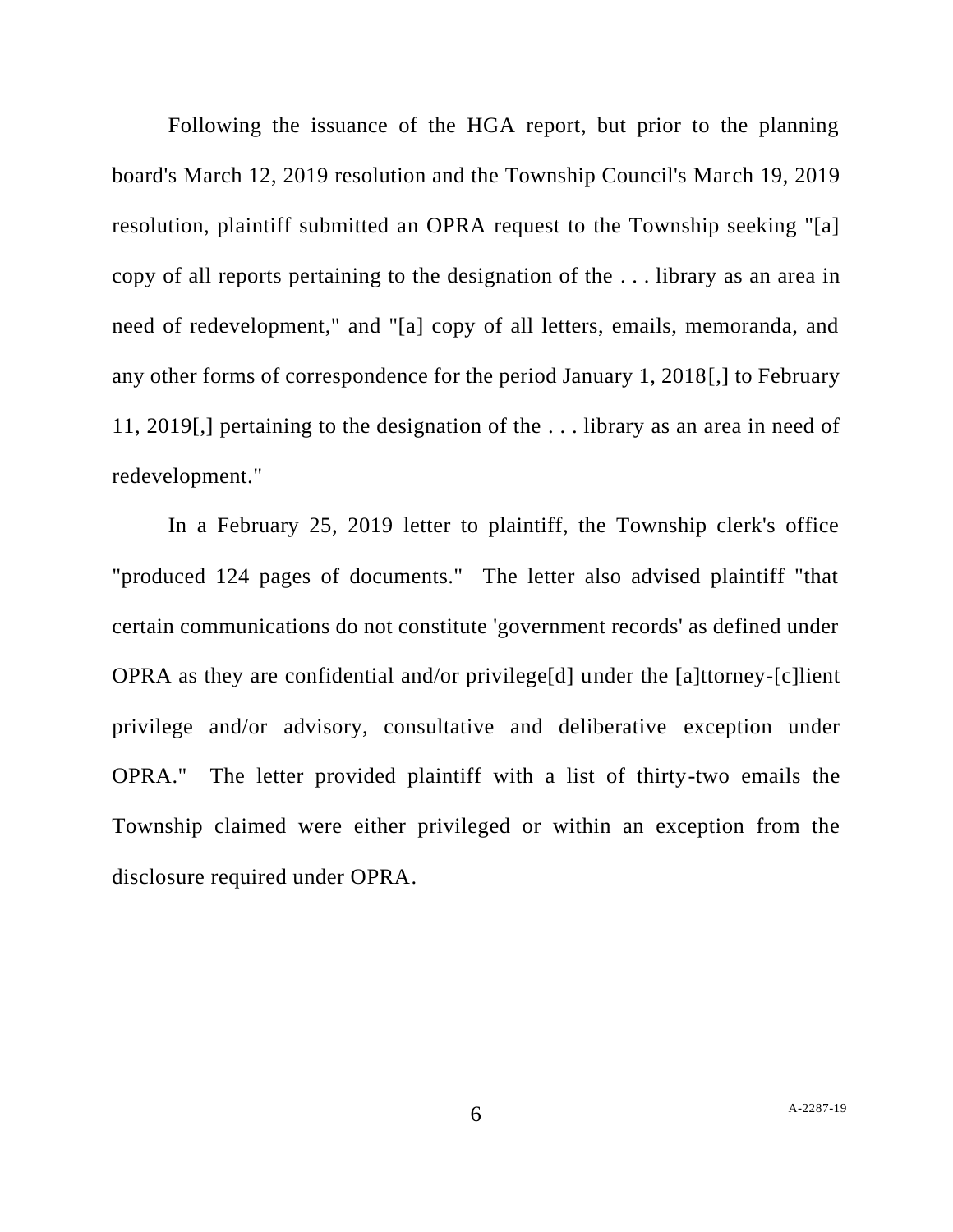On appeal defendants claim there are thirty-three emails at issue. $3$  Thirty of the emails were exchanged between HGA representative Baree and counsel for the Township. Two of the emails were exchanged between counsel for the Township, with copies sent to Baree.<sup>4</sup> The remaining email is between Mark Y. Moon, one of the Township's attorneys, planning board chairman Ron Weston,

 $3$  In the February 25, 2019 letter to plaintiff, the Township included a list of thirty-two emails it claimed were exempt from disclosure under OPRA. The list included eight emails dated November 19, 2018. In his complaint and crossmotion, plaintiff sought a judgment requiring disclosure of the thirty-two emails listed in the Township's letter. In their motion for summary judgment, defendants sought an order dismissing plaintiff's complaint seeking production of the thirty-two emails identified in the Township's February 25, 2019 letter. On appeal, however, defendants' confidential appendix identifies and provides thirty-three emails it claims are exempt from disclosure and for which we should affirm the court's summary judgment order. The emails provided in the confidential appendix include nine emails dated November 19, 2018, and it therefore appears the Township included for the first time on appeal an additional November 9, 2018 email it contends is exempt from disclosure. Given the general descriptions of the emails included in the February 25, 2019 letter, it is not possible to determine which November 19, 2018 email included in the confidential appendix was not presented to the motion court and was added by defendants on appeal. In any event, because we reverse in part the court's order granting defendants' motion and remand for further proceedings, we need not address the particulars of each of the emails. As we explain, any issues concerning exemptions or privileges applicable to the emails must be addressed anew by the trial court on remand.

<sup>4</sup> Two December 12, 2018 emails are exchanged between the Township's attorneys Mark Y. Moon and Richard D. Trenk. Copies of the emails were sent to HGA representative Barre.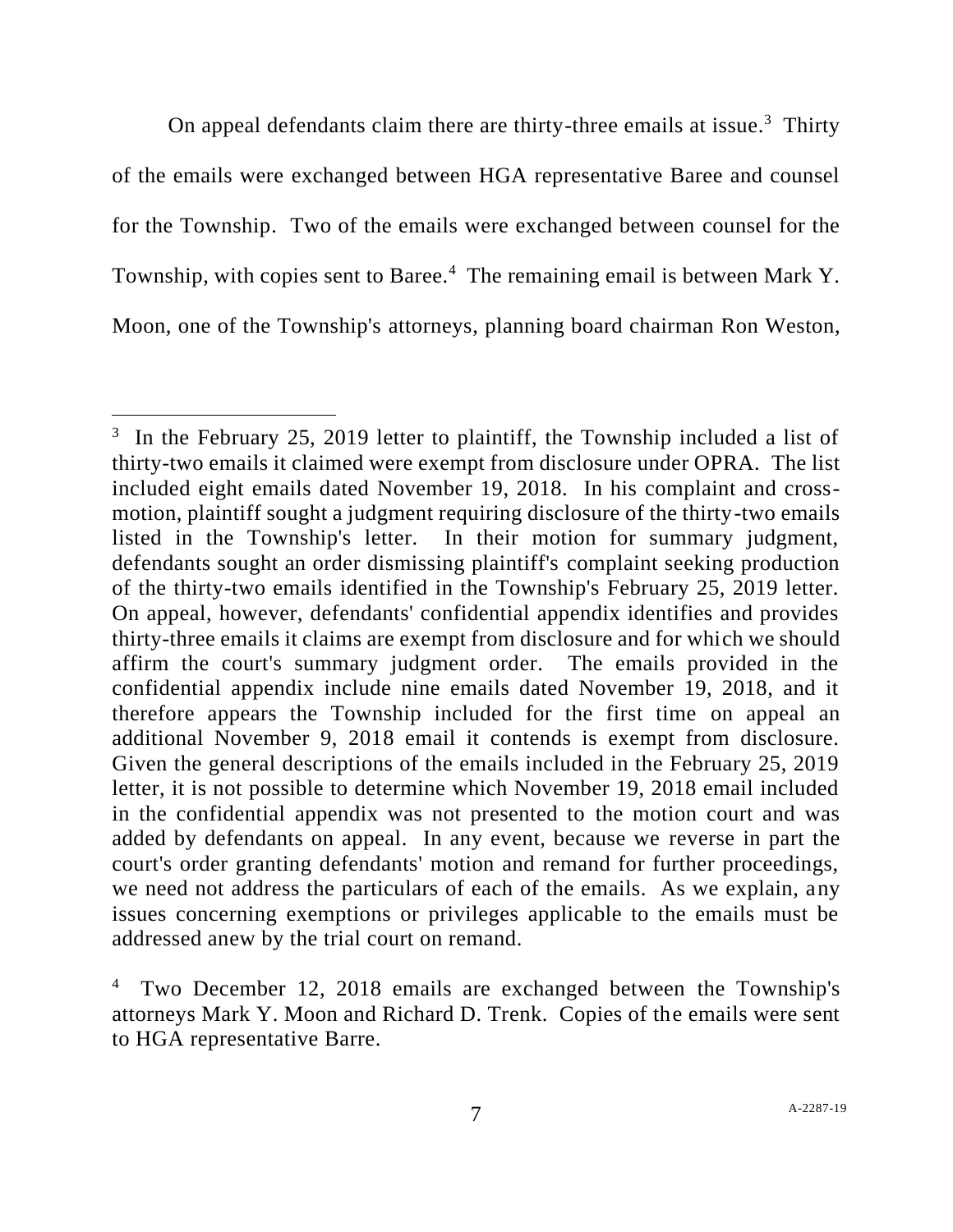and planning board attorney Pat Dwyer, with copies of the email also sent to Jack Sayers, the Township Administrator, Carnevale, and Richard D. Trenk.<sup>5</sup>

Plaintiff filed a complaint and order to show cause "challenging the withholding of the [c]onfidential [c]ommunications" and asserting claims under OPRA and the common law right of access to public records. Plaintiff sought a judgment requiring the Township to "disclose to [p]laintiff copies of the [confidential] communications . . . requested," and ordering the Township to pay "[p]laintiff['s] costs and reasonable attorneys' fees."

The Township filed an answer to the complaint and subsequently moved for summary judgment. Plaintiff filed a cross-motion for summary judgment. The Township later submitted the emails it claimed are privileged and exempt from disclosure to the court for its in camera review.<sup>6</sup>

The court heard oral argument on the motions and later issued a written statement of reasons and order granting the Township's summary judgment motion and denying plaintiff's cross-motion. The court found the emails "are

<sup>&</sup>lt;sup>5</sup> The email from Mark Y. Moon to Weston and Dwyer is dated February 6, 2019.

<sup>&</sup>lt;sup>6</sup> The summary judgment record does not reflect whether defendants provided the motion court with the thirty-two emails referenced in the Township's February 25, 2019 letter to plaintiff or the thirty-three emails defendants included in their confidential appendix on appeal.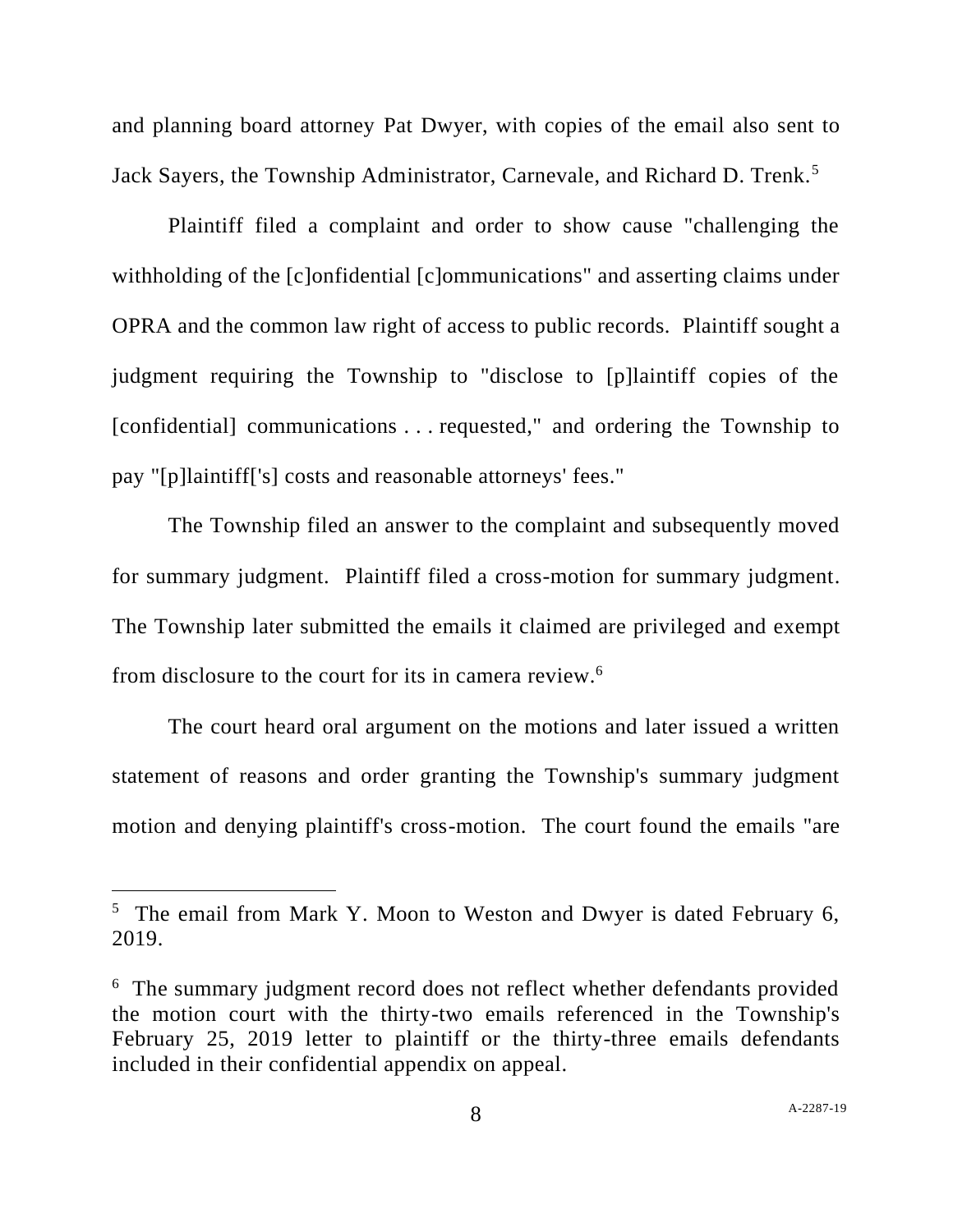protected by both the attorney client privilege and the [advisory, consultative and deliberative] exception[s] to the OPRA statute." The court found "HGA was retained as a consultant by the Township Council and [p]lanning [b]oard specifically to investigate the merits of designating the [library] as an area in need of redevelopment . . . and that in that role, . . . Baree was a necessary intermediary who communicated with the Township and [p]lanning [b]oard attorneys on these issues." Thus, the court reasoned the emails "revealed only communications between the counsel and a necessary intermediary." The court granted defendants summary judgment on plaintiff's OPRA and common law right of access claims.

Plaintiff appeals from the court's December 27, 2019 order granting the Township's motion for summary judgment and denying his cross-motion.

#### II.

We conduct a de novo review of a court's order granting or denying a summary judgment motion, "applying the same standard as the trial court." Abboud v. Nat'l Union Fire Ins. Co., 450 N.J. Super. 400, 406 (App. Div. 2017). This standard mandates the granting of summary judgment "if the pleadings, depositions, answers to interrogatories[,] and admissions on file, together with the affidavits, if any, show that there is no genuine issue as to any material fact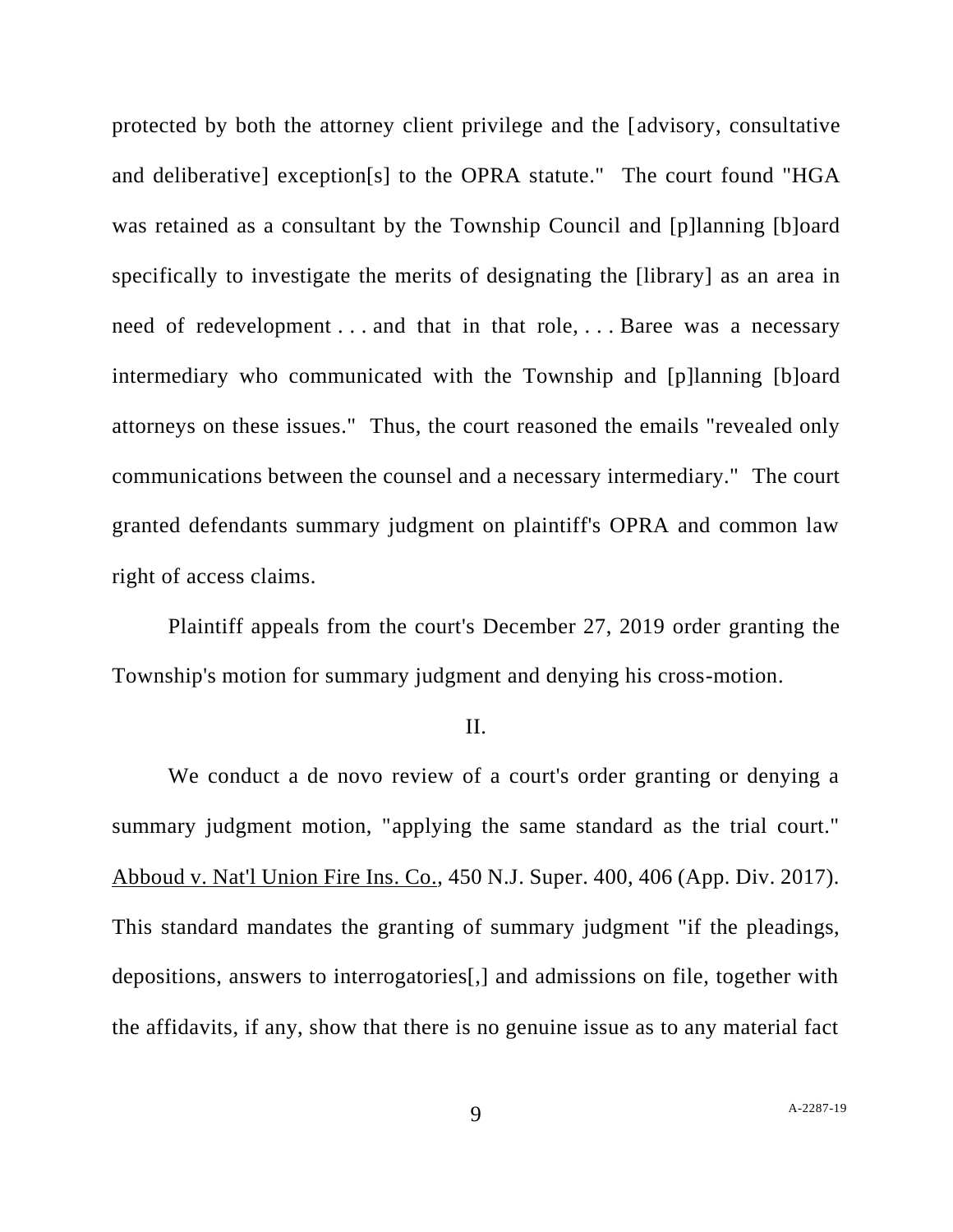challenged and that the moving party is entitled to a judgment or order as a matter of law." R. 4:46-2(c).

We also review de novo a court's decision concerning the applicability of OPRA and its exemptions. In re N.J. Fireman's Ass'n Obligation, 230 N.J. 258, 273-74 (2017); see also K.L. v. Evesham Twp. Bd. of Educ., 423 N.J. Super. 337, 349 (App. Div. 2011) ("We . . . conduct [a] plenary review of the trial court's legal conclusion that a privilege exempts the requested records from disclosure."). We "apply a . . . deferential standard of review when a court conducts an in camera review of documents and balances competing interests in disclosure and confidentiality in connection with a common-law-based request to inspect public records." N. Jersey Media Grp., Inc. v. Twp. of Lyndhurst, 441 N.J. Super. 70, 89 (App. Div. 2015). "However, 'to the extent [the appellate court] can be said to be reviewing essentially a legal determination, [it] can review the documents which'" are being requested. Id. at 89-90 (alterations in original) (quoting Shuttleworth v. City of Camden, 258 N.J. Super. 573, 588 (App. Div. 1992)).

In enacting OPRA, the New Jersey "Legislature . . . declare[d] it to be the public policy of this State that ... government records shall be readily accessible for inspection, copying, or examination by the citizens of this State,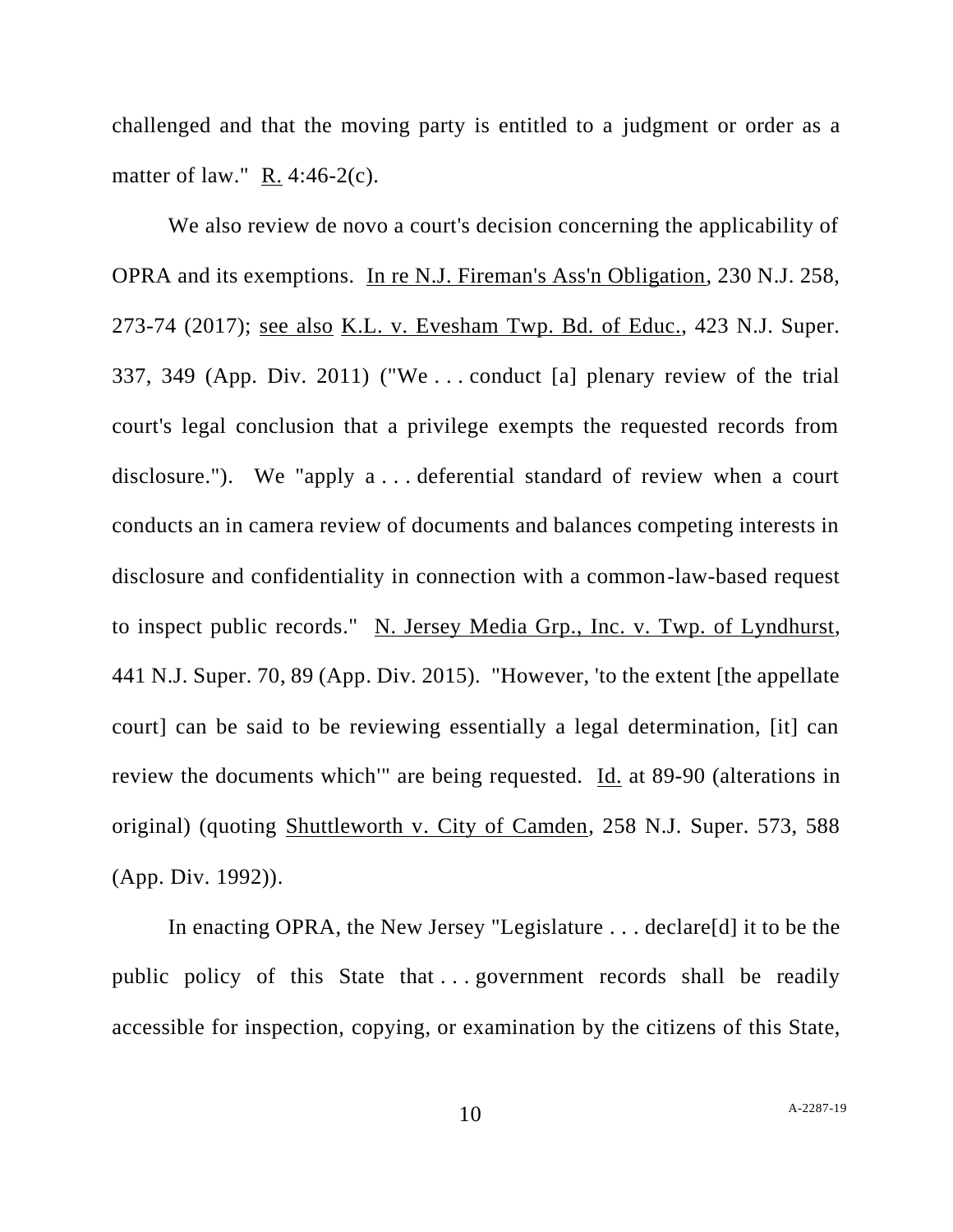with certain exceptions, for the protection of the public interest, and any limitations on the right of access . . . shall be construed in favor of the public's right of access." N.J.S.A. 47:1A-1. "In keeping with that goal of transparency," Paff v. Galloway Twp., 229 N.J. 340, 352 (2017), OPRA defines a "government record" as

> [a]ny paper, written or printed book, document, drawing, map, plan, photograph, microfilm, data processed or image processed document, information stored or maintained electronically or by soundrecording or in a similar device, or any copy thereof, that has been made, maintained or kept on file in the course of his or its official business by any officer, commission, agency or authority of the State or of any political subdivision thereof.

[Id. at 352-353 (quoting N.J.S.A. 47:1A-1.1).]

The public's right to access government records is not absolute. See N.J.S.A. 47:1A-1.1; N.J.S.A. 47:1A-9. OPRA excludes various types of information from the definition of government record, <u>see</u> N.J.S.A. 47:1A-1.1, and courts "must always maintain a sharp focus on the purpose of OPRA and resist attempts to limit its scope, absent a clear showing that one of its exemptions or exceptions incorporated in the statute by reference is applicable to the requested disclosure." Tractenberg v. Township of West Orange, 416 N.J.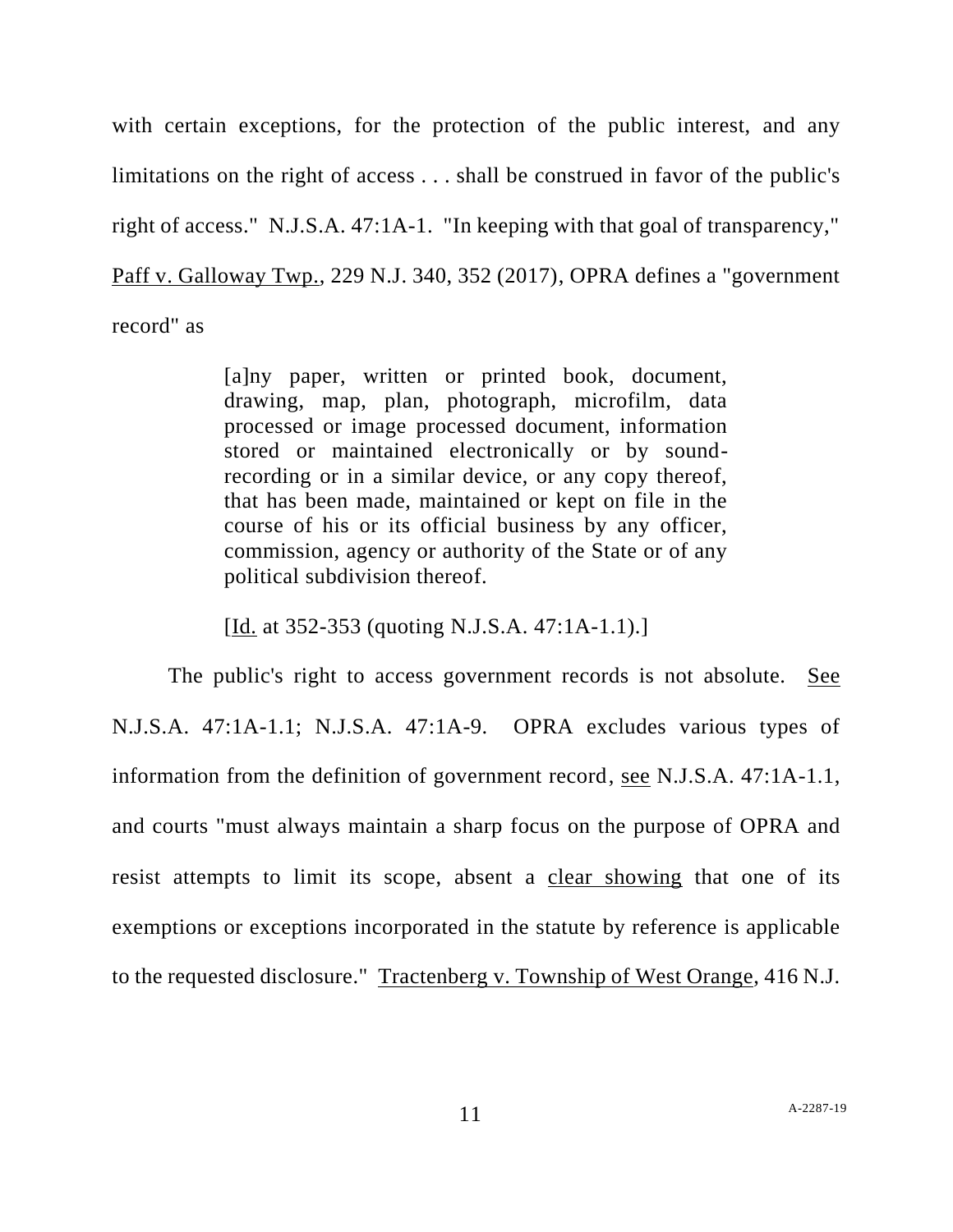Super. 354, 378-79 (App. Div. 2010) (quoting Asbury Park Press v. Ocean Cnty. Prosecutor's Office, 374 N.J. Super. 312, 329 (Law Div. 2004)).

OPRA expressly exempts from its definition of "government record" "inter-agency or intra-agency advisory, consultative, or deliberative material," and "any record within the attorney-client privilege." N.J.S.A. 47:1A-1.1. Here, defendants claimed, and the court found, the requested emails were exempt under OPRA because they fell within these two statutory exemptions.<sup>7</sup> We address the claimed exemptions, and their application to the emails at issue, in turn.

"The attorney-client privilege has been codified in New Jersey, by both statute and rule, the terms of which are identical." Paff v. Div. of Law, 412 N.J. Super. 140 150 (App. Div. 2010). "To qualify for the privilege, a party must show that there was a confidential communication 'between [a] lawyer and his [or her] client in the course of that relationship and in professional confidence[.]" Tractenberg, 416 N.J. Super. at 375 (third alteration in original) (quoting N.J.R.E. 504(1)); N.J.S.A. 2A:84A-20(1). "Confidential communications are only those 'communications which the client either

<sup>&</sup>lt;sup>7</sup> We limit our discussion to the exemptions relied on by defendants in the February 25, 2019 letter to plaintiff and asserted by defendants before the motion court.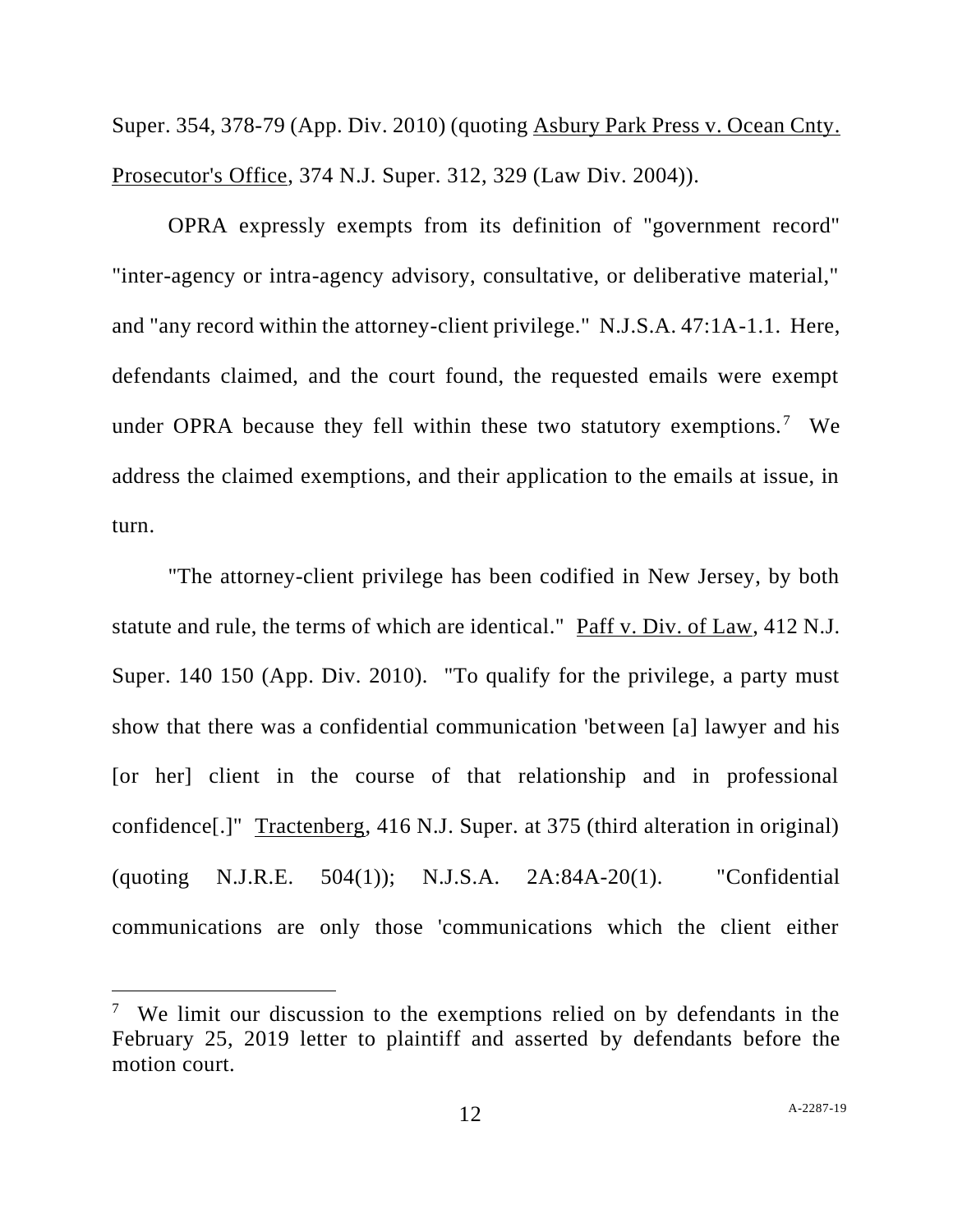expressly made confidential or which he could reasonably assume under the circumstances would be understood by the attorney as so intended.'" Ibid. (quoting State v. Schubert, 235 N.J. Super. 212, 221 (App. Div. 1989)). "[A] mere showing . . . the communication was from client to attorney does not suffice, but the circumstances indicating the intention of secrecy must appear." Ibid. (alterations in original) (quoting Schubert, 235 N.J. Super. at 220-21). Further, "[t]he attorney-client privilege is not restricted to legal advice, though '[t]he privilege is limited to those situations in which lawful legal advice is the object of the relationship." Rivard v. Am. Home Prods., Inc., 391 N.J. Super. 129, 154 (App. Div. 2007) (second alteration in original) (quoting In re Gonnella, 238 N.J. Super. 509, 512 (Law Div. 1989)).

"The purpose of the attorney-client privilege is 'to encourage clients to make full disclosure to their attorneys.'" Tractenberg, 416 N.J. Super. at 375 (quoting Macey v. Rollins Env't Servs. (N.J.), Inc., 179 N.J. Super. 535, 539 (App. Div. 1981)). "The policy underlying this privilege is to promote full and free discussion between a client [and his or her] attorney . . . . [I]t is essential that a client be able to protect his [or her] discussions with his [or her] attorney from disclosure." Paff, 412 N.J. Super. at 150 (second and third alterations in original) (quoting Macey, 179 N.J. Super. at 539). However, "[s]ince the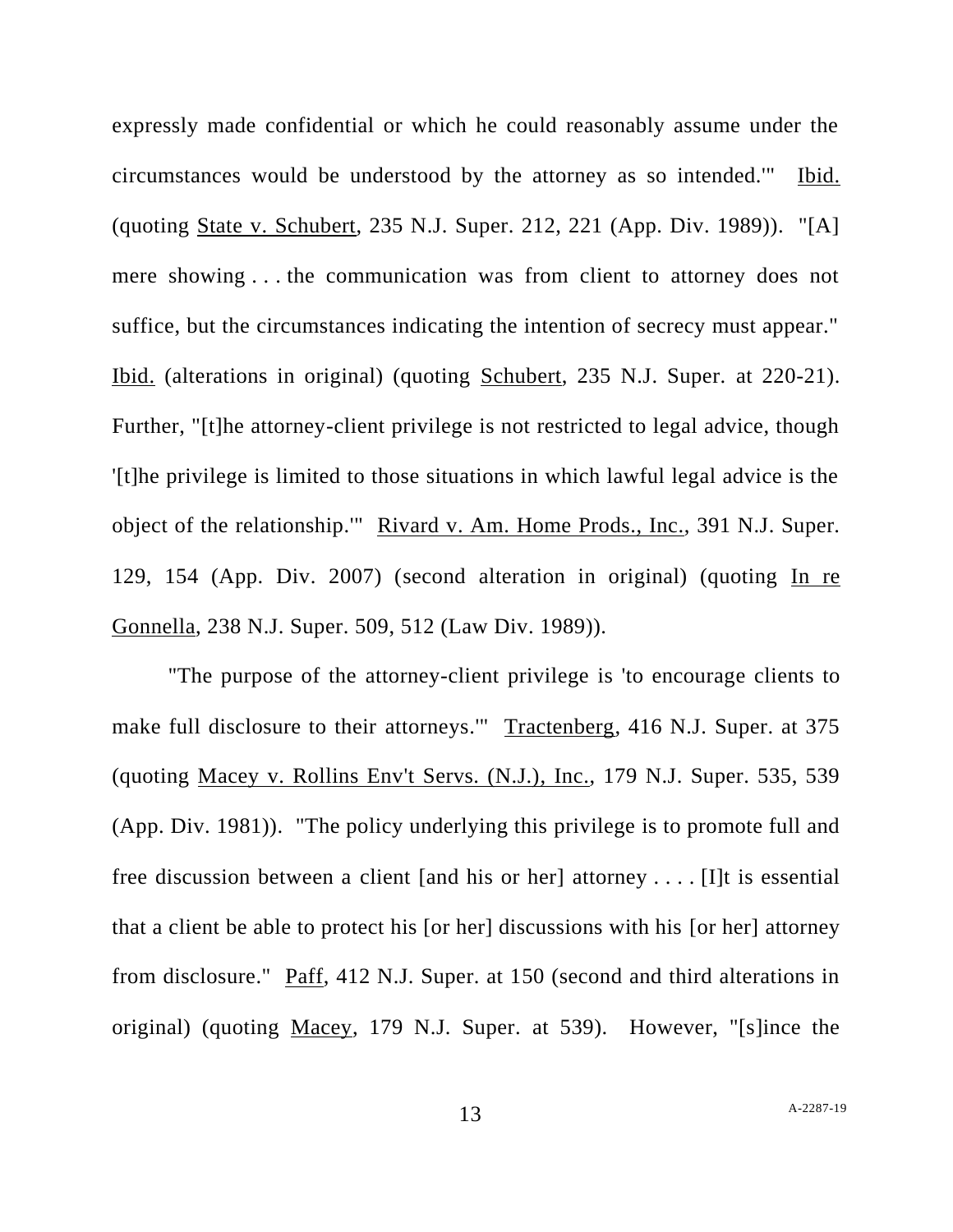recognition of the privileged communication between attorney and client rests in the suppression of the truth[,] the privilege should be strictly construed in accordance with its object. The privilege is an anomaly and ought not to be extended." Id. at 150-51 (quoting In re Selser, 15 N.J. 393, 405-06 (1954)). Thus, "[t]he determination whether a communication between a client and an attorney is protected must be made 'on the basis of the purposes for which the privilege exists and the reasons for its assertion in the context of the particular case.'" In re Custodian of Recs., Crim. Div. Manager, 420 N.J. Super. 182, 187 (App. Div. 2011) (quoting Fellerman v. Bradley, 99 N.J. 493, 502 (1985)).

It is well-established "that the [attorney-client] privilege is fully applicable to communications between a public body and an attorney retained to represent it." Paff, 412 N.J. Super. at 152 (alteration in original) (quoting In re Grand Jury Subpoenas Duces Tecum Served by Sussex Cnty., 241 N.J. Super. 18, 28 (App. Div. 1989)). Further, the privilege is not limited to communications made directly between an attorney and client; the privilege "also extends to 'the necessary intermediaries and agents through whom the communications are made.'" Tractenberg, 416 N.J. Super. at 376 (State v. Kociolek, 23 N.J. 400, 413 (1957)). "[A] client's privileged communications are 'permanently protected from disclosure by [itself], or the legal advisor, or by the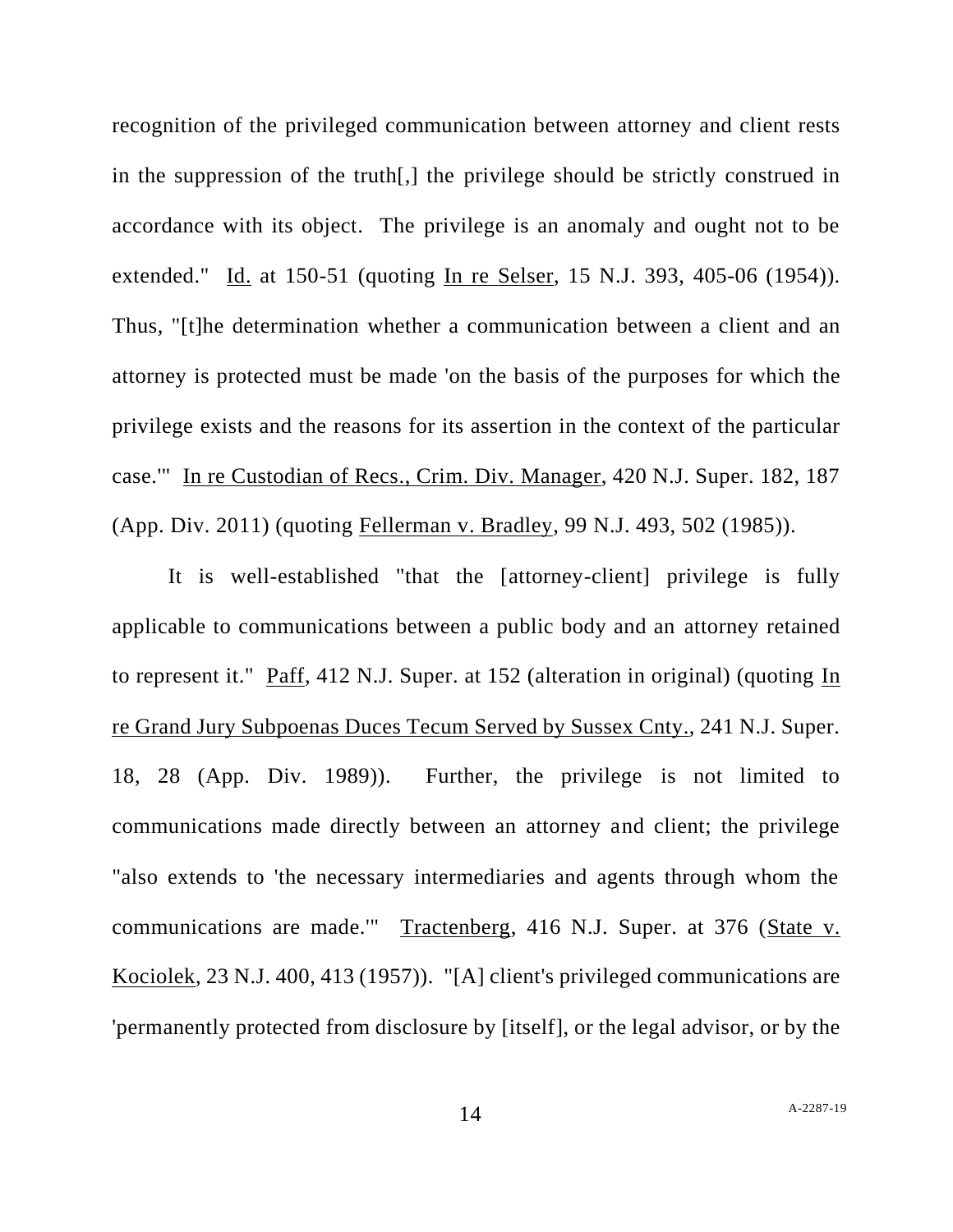agent of either confidentially used to transmit the communications . . . .'" State v. Davis, 116 N.J. 341, 361 (1989), superseded by constitutional amendment on other grounds, N.J. Const. art. I, ¶ 12, as stated in State v. Cruz, 163 N.J. 403, 411 (2000). "Such 'necessary intermediaries' have been held to include a psychiatrist retained by defense counsel, arson experts hired by defense counsel, a handwriting expert employed by defense counsel, and an engineering firm hired as a consultant for litigation assistance." Tractenberg, 416 N.J. Super. at 376 (citations omitted).

Plaintiff argues the emails at issue are not privileged "because the attorneys for [d]efendant Township did not have an attorney[-]client relationship with the [p]lanning [b]oard," which plaintiff asserts "retained [HGA]." Plaintiff claims that "because no attorney-client relationship existed between [the Township's] attorneys and the [p]lanning [b]oard," the Township's counsel's "communications with [HGA] could not be privileged." Plaintiff also correctly notes "[a]lmost all of the [confidential communications — thirty-one out of thirty-two emails —] were between [HGA] and [d]efendant Township's lawyers, not the [p]lanning [b]oard's lawyer."

The burden of proving a communication is protected by the attorney-client privilege rests with "the person . . . asserting the privilege." Hedden v. Kean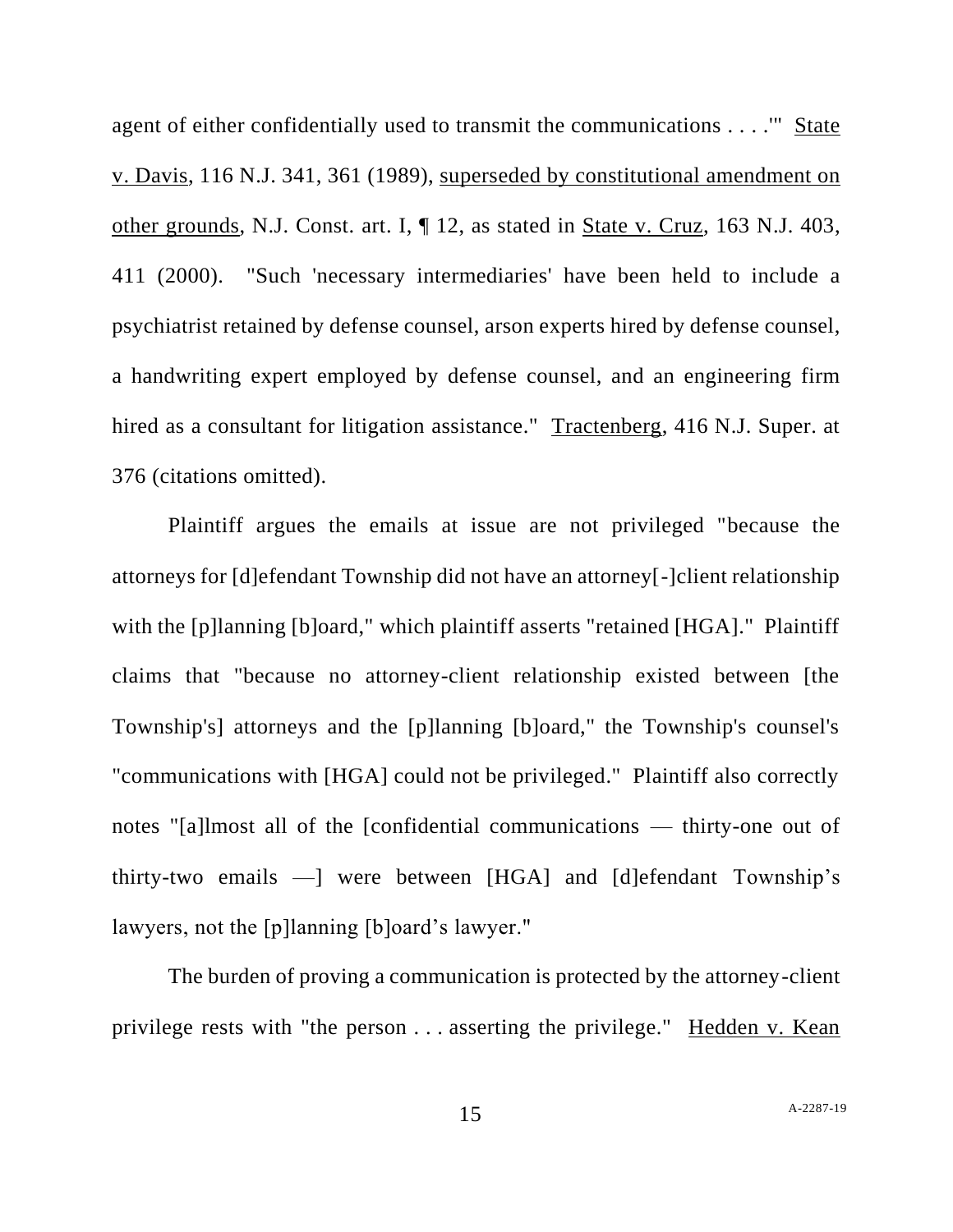Univ., 434 N.J. Super. 1, 12 (App. Div. 2013). Thus, in the first instance defendants had the burden of establishing the emails constituted privileged attorney-client communications for those communications to fall within the OPRA exemption.

Based on our de novo review of the summary judgment record, we are not convinced the undisputed material facts established defendants were entitled to a judgment as a matter of law that the emails constitute privileged attorneyclient communications. None of the emails at issue are between the Township's attorneys and their client, the Township. Thus, none of the emails are a direct communication between the Township, as the client, and its counsel. Instead, all but one of the emails is between the Township's counsel and HGA. And the remaining email is between the Township's counsel and the planning board's chairman and the planning board's counsel.

Nonetheless, defendants argue all the emails fall within the attorney client privilege because HGA is a necessary intermediary for the Township's communications with the Township's counsel. The Township's argument is premised on the factual contention that HGA acted as the Township's agent when it was retained to provide the study and report as to whether the Township Library fell within an area in need of redevelopment. That is, defendants argue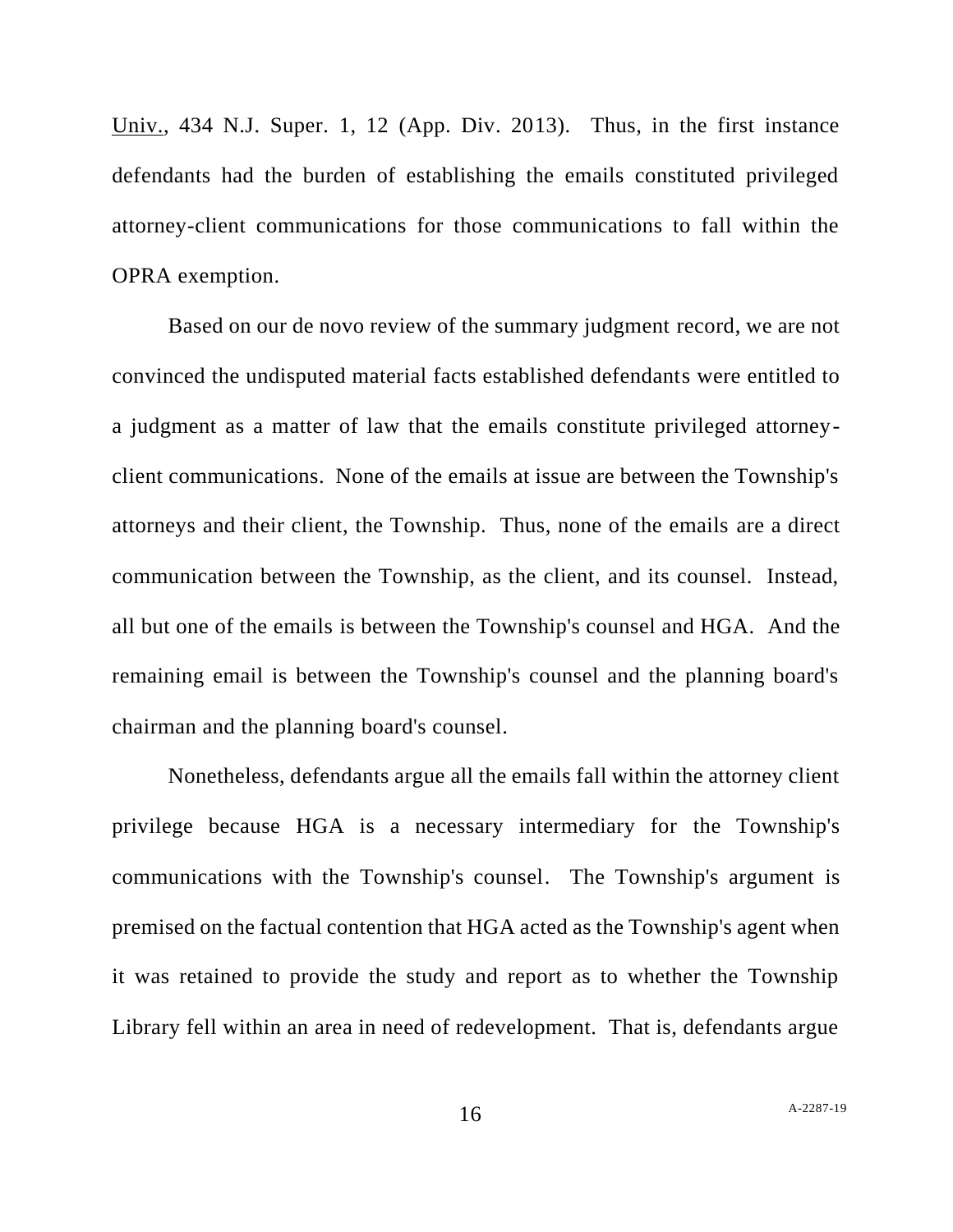the communications constituted attorney client communications because they were between the Township's counsel and the Township's agent, HGA, which served as a necessary intermediary for the Township in its communications with its counsel.

The summary judgment record does not support defendants' claim. There is no evidence establishing as a matter of undisputed fact that HGA served as an agent, or necessary intermediary, of the Township, and the record suggests that was not the case. The summary judgment record is devoid of any evidence the Township retained HGA to serve as its agent or intermediary. To the contrary, the transcript of the Township Council November 27, 2018 meeting reflects the Township authorized the planning board to appoint HGA to serve as its expert to conduct a study that the planning board would utilize, and later did utilize, to make its recommendation to the Township about whether the library was an area in need of development. As the Township's attorney explained at the November 27, 2018 meeting, the Township Council authorized the planning board's use of HGA as a "tool" for the planning board to utilize in making its determination whether to recommend that the Township Library is an area in need of redevelopment.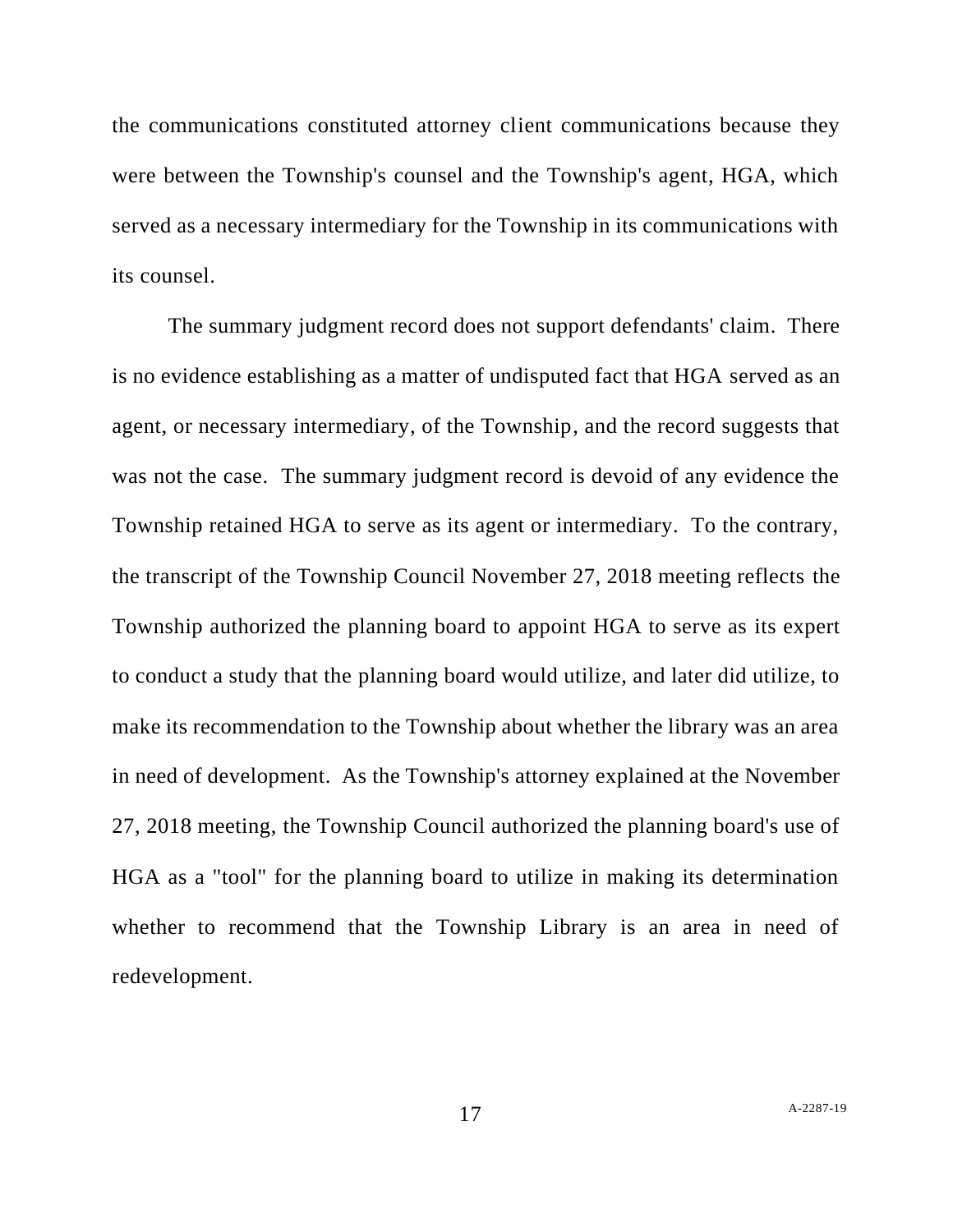The Township's counsel could not properly also function as counsel for the planning board, In re Opinion 452, 87 N.J. 45, 51 (1981); N.J.S.A. 40:55D-24, and there is no evidence the Township's attorneys did so here. The summary judgment record establishes the attorneys from McManimon, Scotland & Baumann, LLC law firm represented the Township only, and the planning board was separately represented by different counsel, Pat Dwyer. Thus, to the extent HGA was retained as the planning board's expert, the record summary judgment record does not support a determination that HGA served as a necessary intermediary for the purposes of engaging in privileged communications between the Township's counsel and its client, the Township.

For those reasons, we conclude defendants failed to sustain their burden of demonstrating the undisputed facts established they were entitled to judgment as a matter of law on their claim the emails are protected by the attorney client privilege because its email exchanges with Baree were with a necessary intermediary. The motion court found HGA served as a necessary intermediary for the Township and the planning board because "HGA was retained as a consultant by the Township Counsel and the [p]lanning [b]oard," but, as noted, the summary judgment record does not support that finding such that it can be determined as a matter of law the emails constituted privileged attorney client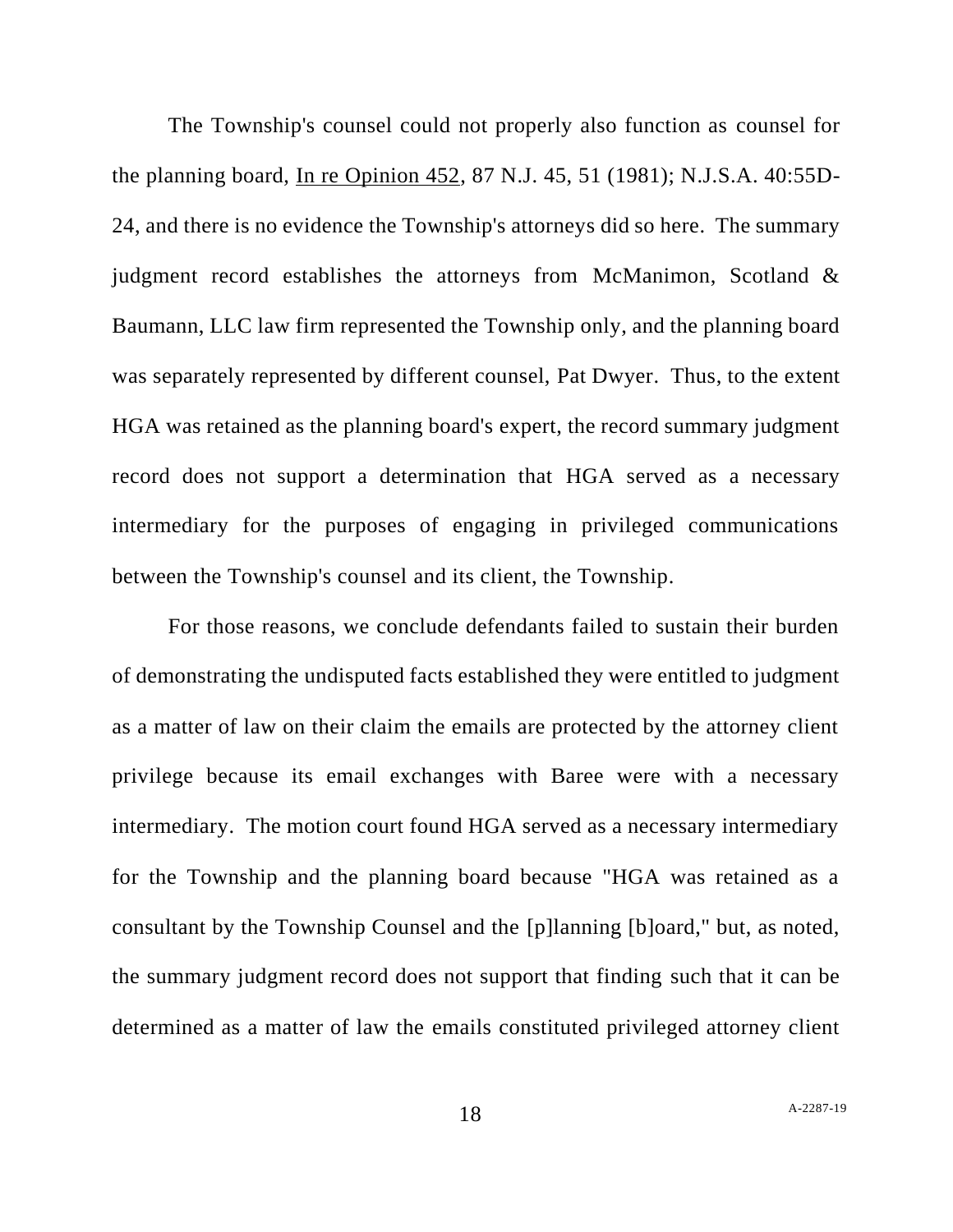communications between the Township's counsel with a necessary intermediary of the Township. We therefore reverse the court's summary judgment determination the emails exchanged between the Township's counsel and HGA are exempt from disclosure under OPRA, as well as plaintiff's common law entitlement to disclosure of public records, based on the attorney client privilege.

As noted, there is a single email – sent at 3:31 p.m. on February 6, 2019 – between the Township's counsel and the chairman of the planning board and the planning board's counsel. We discern no basis to conclude that email constitutes an attorney client privileged communication because the planning board was not, and could not properly have been, the Township's counsel's client. See In re Opinion 452, 87 N.J. at 51. Additionally, the Township does not argue, and there is no evidential support for a finding, the planning board chairman and counsel constituted necessary intermediaries of the Township such that the email constitutes a privileged attorney client communication on that basis. We therefore also reverse the court's determination the email constitutes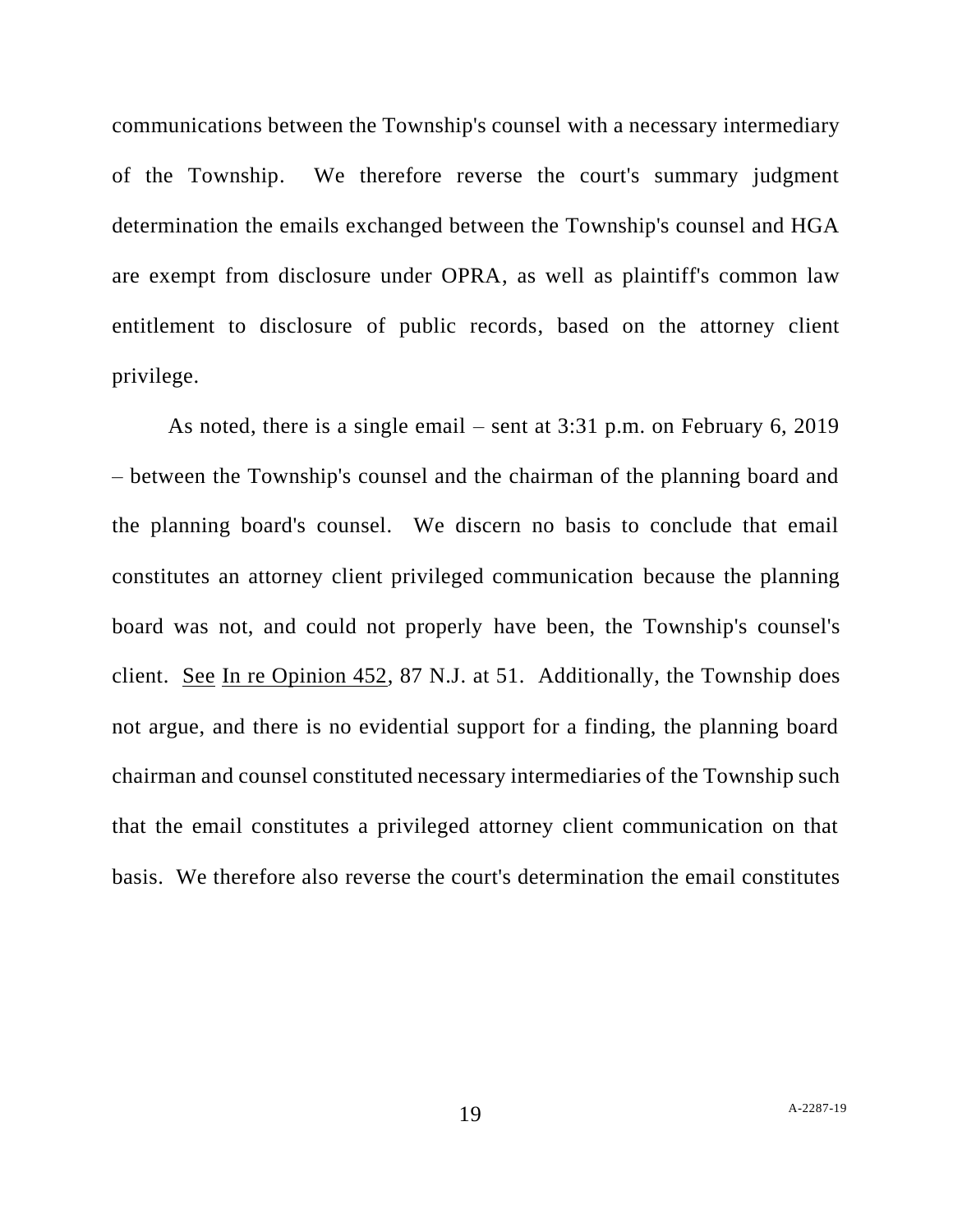a privileged attorney-client communication because it was exchanged with a necessary intermediary of the Township.<sup>8</sup>

We further note that the two emails exchanged between the Township's attorneys Mark Y. Moon and Richard D. Trenk are copied to Baree. For the reasons we have explained, the summary judgment record does not permit a finding as a matter of law that those emails, which counsel for the Township shared with a third-party Baree, are protected by the attorney-client privilege because he was a necessary intermediary for the Township. We therefore reverse the court's summary judgment award finding the thirty-three emails constitute attorney-client communications based on its legal conclusion the emails were exchanged between the Township's attorneys and necessary intermediaries of the Township.<sup>9</sup>

<sup>&</sup>lt;sup>8</sup> We do not consider or address whether the email might otherwise be privileged under the "[t]he common interest exception to a waiver of confidential attorneyclient communications or work product due to disclosure to third parties [that] applies to communications between attorneys for different parties if the disclosure is made due to actual or anticipated litigation for the purpose of furthering a common interest," O'Boyle v. Borough of Longport, 218 N.J. 168, 198-99 (2014), or any other privilege or exemption. Defendants have never asserted the email, or any others, fall within those privileges.

<sup>&</sup>lt;sup>9</sup> As noted, our determination is limited to a finding the summary judgment record does not support a determination that, as a matter of law, the emails are privileged attorney-client communications with a necessary intermediary of the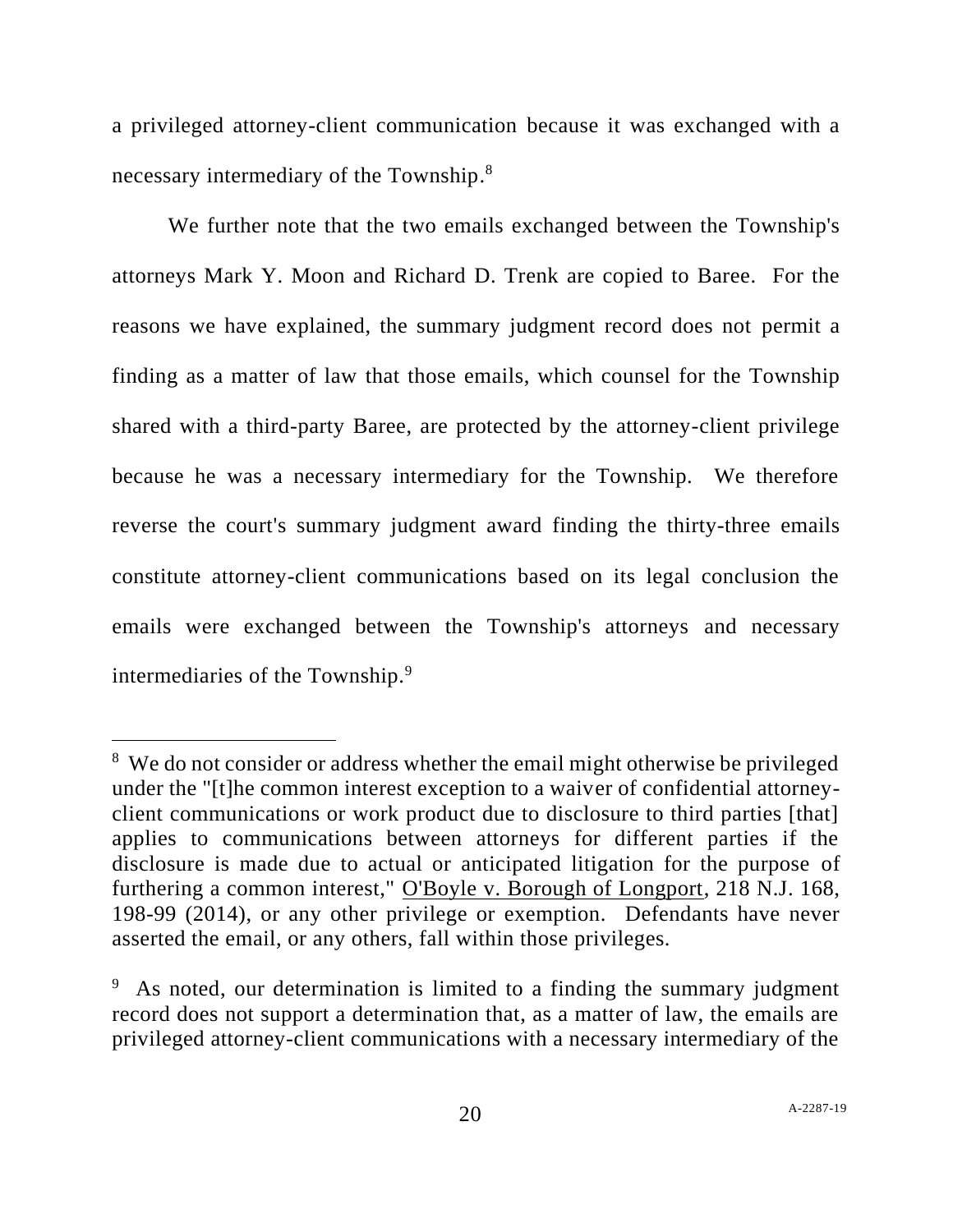The court also found the emails were exempt from disclosure under OPRA because they constituted "inter-agency or intra-agency advisory, consultative, or deliberative material." See N.J.S.A. 47:1A-1.1. The "exemption has been construed to encompass the deliberative process privilege, which has its roots in the common law." Ciesla v. N.J. Dep't of Health and Human Servs., 429 N.J. Super. 127, 137 (App. Div. 2012). "[T]he deliberative process privilege . . . allow[s] the government to 'withhold documents that reflect advisory opinions, recommendations, and deliberations comprising part of a process by which [its] decisions and policies are formulated.'" Ibid. (fourth alteration in original) (quoting In re Liquidation of Integrity Ins. Co., 165 N.J. 75, 83 (2000)).

"[T]he deliberative process privilege is governed by a two-prong test." Libertarians for Transparent Gov't v. Gov't Recs. Council, 453 N.J. Super. 83,

Township's attorneys' client, the Township. On remand, subject to any defenses that may be available to plaintiff, the Township is not precluded from presenting evidence establishing that as a matter of fact and law the emails are privileged communications on that basis, or any other basis supporting a finding the emails are protected from disclosure by the attorney-client privilege or any other privilege or exemption available under OPRA or in response to a request for public records under the common law right of access to public records. See, e.g., O'Boyle, 218 N.J. at 186-88 (discussing the common interest rule, joint defense agreements, and the work product doctrine as bases supporting a finding that communications between attorneys and third parties are protected from disclosure under the attorney-client privilege).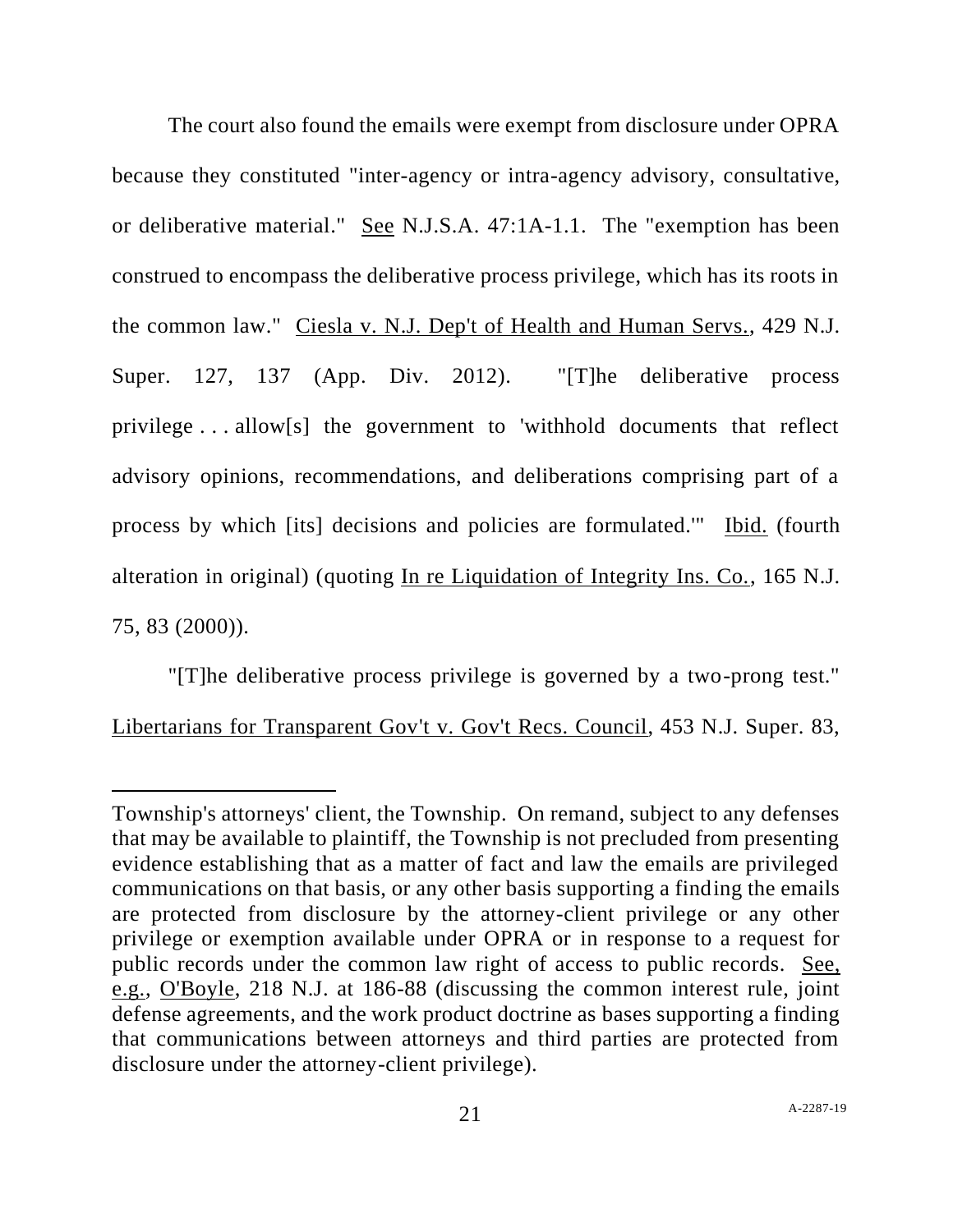89 (App. Div. 2018). For a document to fall within the privilege, the court must find that the document is both "(1) 'pre-decisional,' meaning it was 'generated before the adoption of an agency's policy or decision;' and (2) deliberative, in that it 'contain[s] opinions, recommendations, or advice about agency policies'" or decisions. Id. at 89-90 (alteration in original) (quoting Educ. Law. Ctr. v. Dep't of Educ., 198 N.J. 274, 286 (2009)). "To satisfy the second prong, the document must be shown to be closely related to 'the formulation or exercise of . . . policy-oriented judgment or [to] the process by which policy is formulated.'" Id. at 91 (alterations in original) (quoting Ciesla, 429 N.J. Super. at 138).

Here, although the record does not establish the Township retained HGA as its agent at the November 27, 2018 meeting or at any time prior to February 6, 2019, the date of the exchange of the last of the thirty-three emails at issue, it is undisputed that on November 27, 2018, the Township Council decided to appoint HGA to serve as the planning board's expert and agent. Thus, the seventeen emails exchanged prior to a 2:29 p.m., November 27, 2018 email between Mark Y. Moon and Baree, were exchanged prior to the Township's November 27, 2018 decision appointing HGA as the planning board's agent and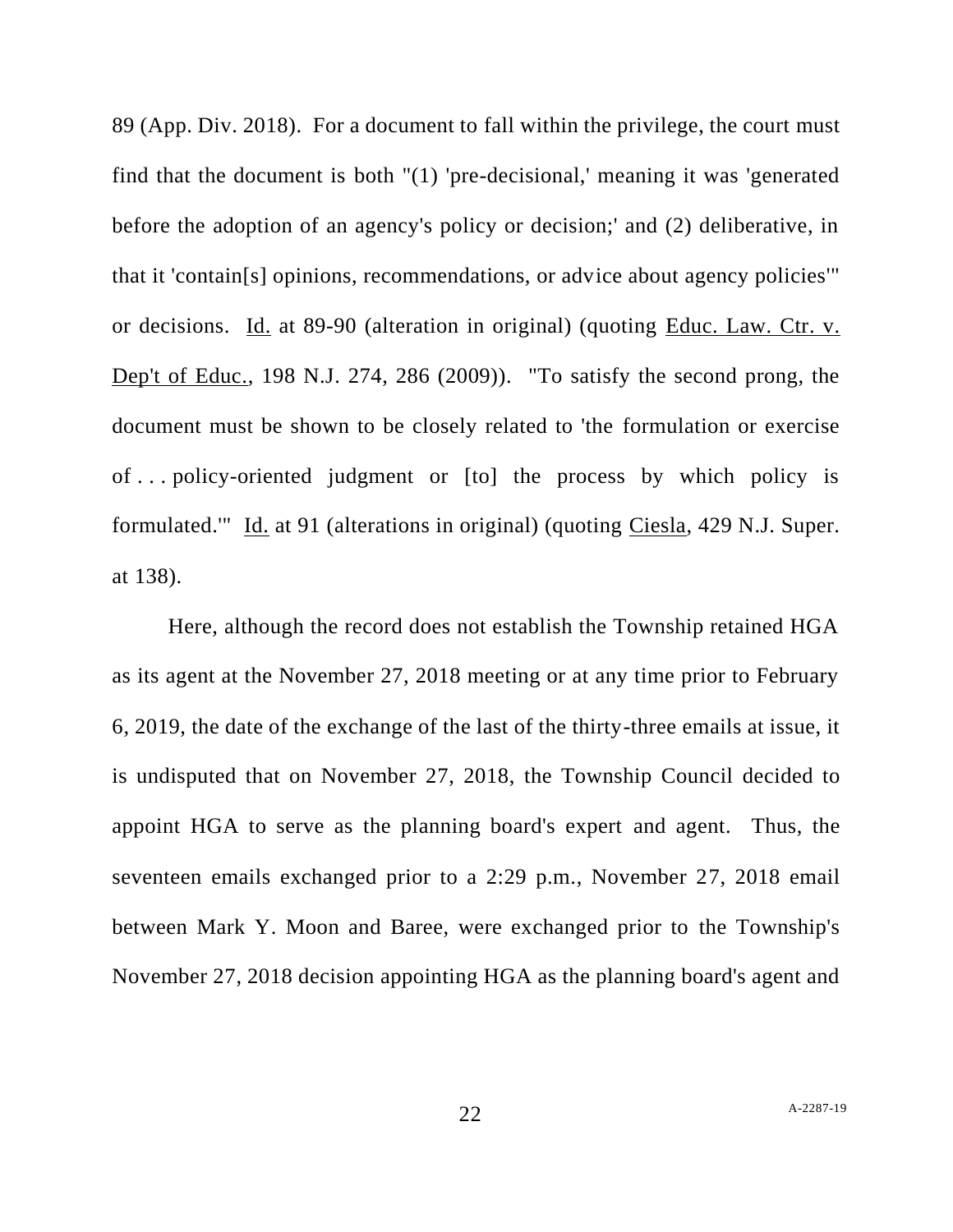expert.<sup>10</sup> Those emails therefore satisfy the pre-decisional prong of the standard for the deliberative process privilege. Libertarians for Transparent Gov't, 453 N.J. Super. at 90.

Similarly, the record shows eight emails were exchanged concerning the Township Council's consideration of an amended resolution authorizing the planning board to consider and determine whether the library was an area in need of redevelopment. The emails consist of a consecutive series of communications, the first of which was exchanged at 3:34 p.m. on December 12, 2018, and the last at 12:00 p.m. on December 20, 2018. Those emails are therefore pre-decisional – exchanged prior to any decision by the Township's Council concerning the revised resolution – under the deliberative process privilege standard. See Ibid.

There are eight additional emails for which the summary judgment record does not permit a finding the information exchanged was as part of a decisionmaking or deliberative process. Those emails include exchanges at 2:29 p.m. and 2:31 p.m. on November 29, 2018, and at 4:13 p.m. on December 11, 2018.

<sup>&</sup>lt;sup>10</sup> The confidential appendix includes seventeen emails that were exchanged prior to the Township Council's adoption of the resolution appointing HGA as the planning board's expert and agent. The last of those emails was exchanged at 1:12 p.m. on November 27, 2018.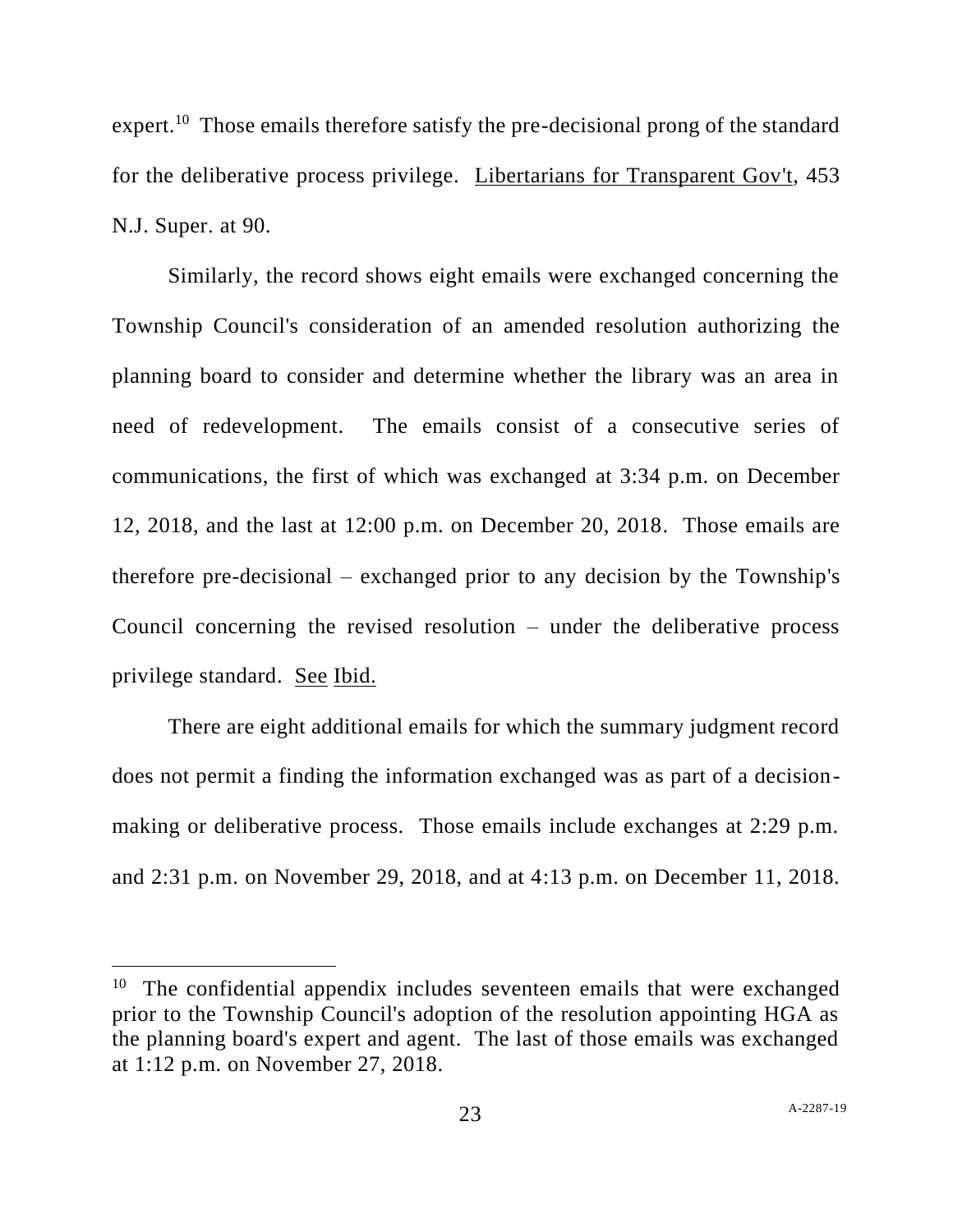In addition, there are five emails, the first of which was exchanged at 2:41 p.m. on January 17, 2019, and the last of which was exchanged at 2:52 p.m. on February 6, 2019, that appear to concern the HGA's redevelopment study, and resolutions concerning the Township's referral to the planning board. The summary judgment record, however, does not demonstrate whether those emails are related to any pre-decisional, advisory, deliberative or consultative process of the Township. As a result, the summary judgment record does not permit a determination those eight emails satisfied the first prong of the deliberative process privilege standard. We therefore reverse the court's order granting defendants summary judgment on plaintiff's claim he is entitled to access to those eight emails under OPRA and his common law right of access to public records based on the Township's claim they are protected by the advisory, deliberative, or consultative privilege.

For the twenty-five emails that appear to satisfy the first-prong of the deliberative process privilege, the motion court did not make any findings of fact or conclusions of law addressed to the second prong of the standard. That is, the court did not consider or make any findings whether the pre-decisional emails "contain opinions, recommendations, or advice about agency policies[,]" Educ. Law Ctr., 198 N.J. at 286, or if the emails are related to the "formulation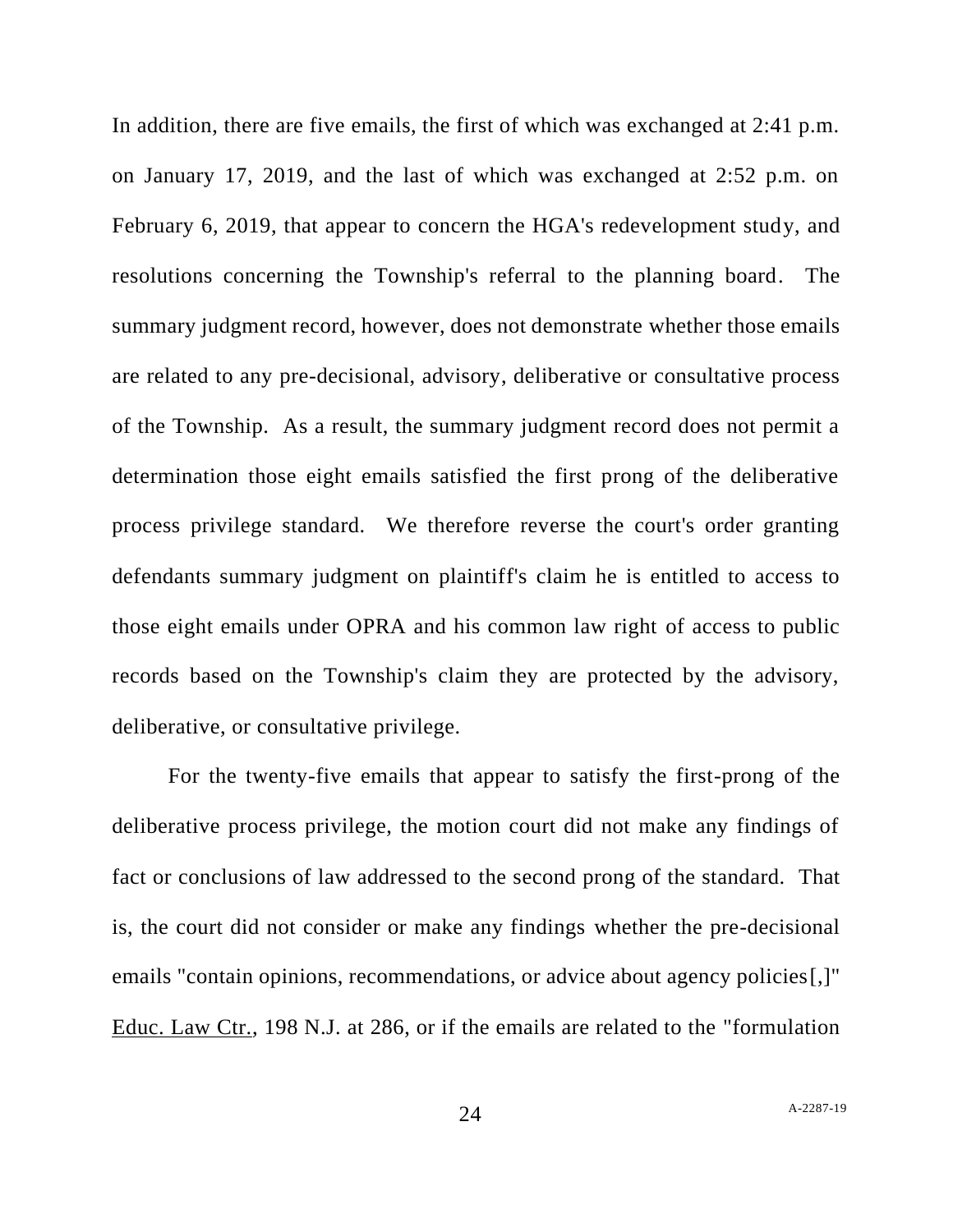or exercise" of a policy or decision-orientated judgment or the process by which the policy or decision was formulated, Ciesla, 429 N.J. Super. at 138.

Although we review the motion court's summary judgment order de novo, "our function as an appellate court is to review the decision of the trial court, not to decide the motion tabula rosa." Est. of Doerfler v. Federal Ins. Co., 454 N.J. Super. 298, 302 (App. Div. 2018); see also R. 1:7-4(a). Therefore, with regard to the twenty-five emails for which the summary judgment record establishes defendants satisfied only the pre-decisional prong of the deliberative process privilege standard, we vacate the court's order granting defendants summary judgment dismissing plaintiff's claimed entitlement to those emails under OPRA and the common law right of access and remand for the court to separately consider each of the emails and make findings and conclusions of law as to whether the summary judgment record supports a determination the emails satisfy the second prong of the deliberative process privilege standard as a matter of law.<sup>11</sup>

<sup>&</sup>lt;sup>11</sup> To the extent the court finds that the summary judgment record permits a determination that any of the twenty-four emails are privileged under the deliberative process privilege as a matter of law, the court shall also consider, decide, and make appropriate findings as to whether the summary judgment record permits a determination as to whether plaintiff is entitled to disclosure of the otherwise privileged emails based "upon a showing that the need for the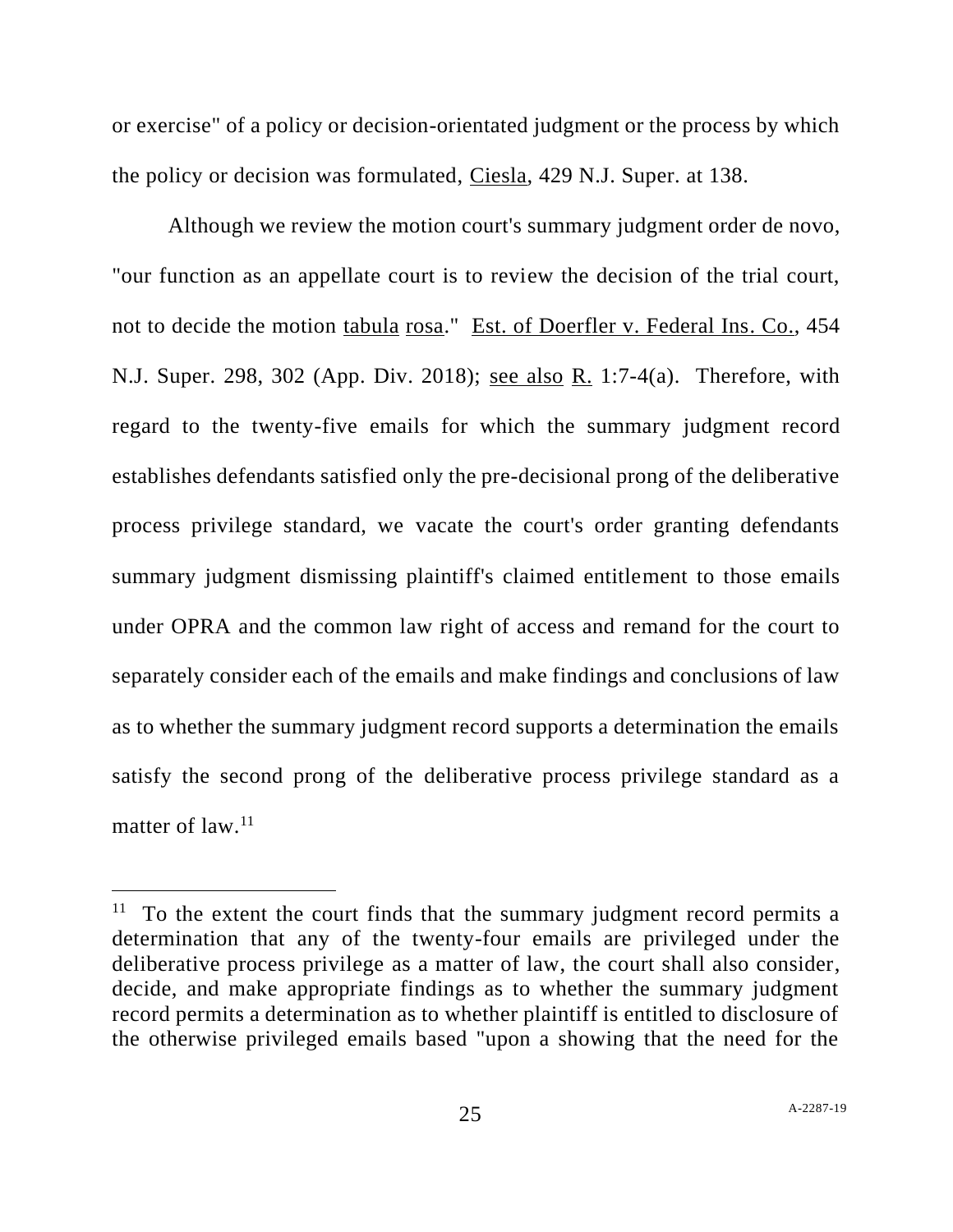We also observe the motion court recognized plaintiff asserted a cause of action for access to the emails under the common law right of access to public records. The court made no findings concerning the claim because it concluded the emails were otherwise privileged.

"The common law right can reach a wider array of documents than" those available under OPRA. Educ. Law Ctr., 198 N.J. at 302. A person seeking public records under the common law right of access "must explain why he seeks access to the requested documents" and the person's interest in obtaining the documents "must be balanced against the State's interest in preventing disclosure." O'Boyle, 218 N.J. at 196 (quoting Educ. Law Ctr., 198 N.J. at 302).

"[T]o determine whether the common law right of access applies to a particular set of records, a court must follow a three-step test." Id. at 196. The court must first "determine whether the documents in question are 'public records.'" Ibid. (quoting Atl. City Convention Ctr. Auth. v. S. Jersey Publ'g Co.,

materials overrides the government's interest in confidentiality." Educ. Law Ctr., 198 N.J. at 287; see also ibid. (explaining a litigant may obtain documents otherwise privileged under the deliberative process privilege by demonstrating a compelling need, which is determined by considering "(1) the relevance of the evidence; (2) the availability of other evidence; (3) the government's role in the litigation; and (4) the extent to which disclosure would hinder frank and independent discussion regarding contemplated policies and decisions" (quoting Integrity Ins. Co., 165 N.J. at 85-86)).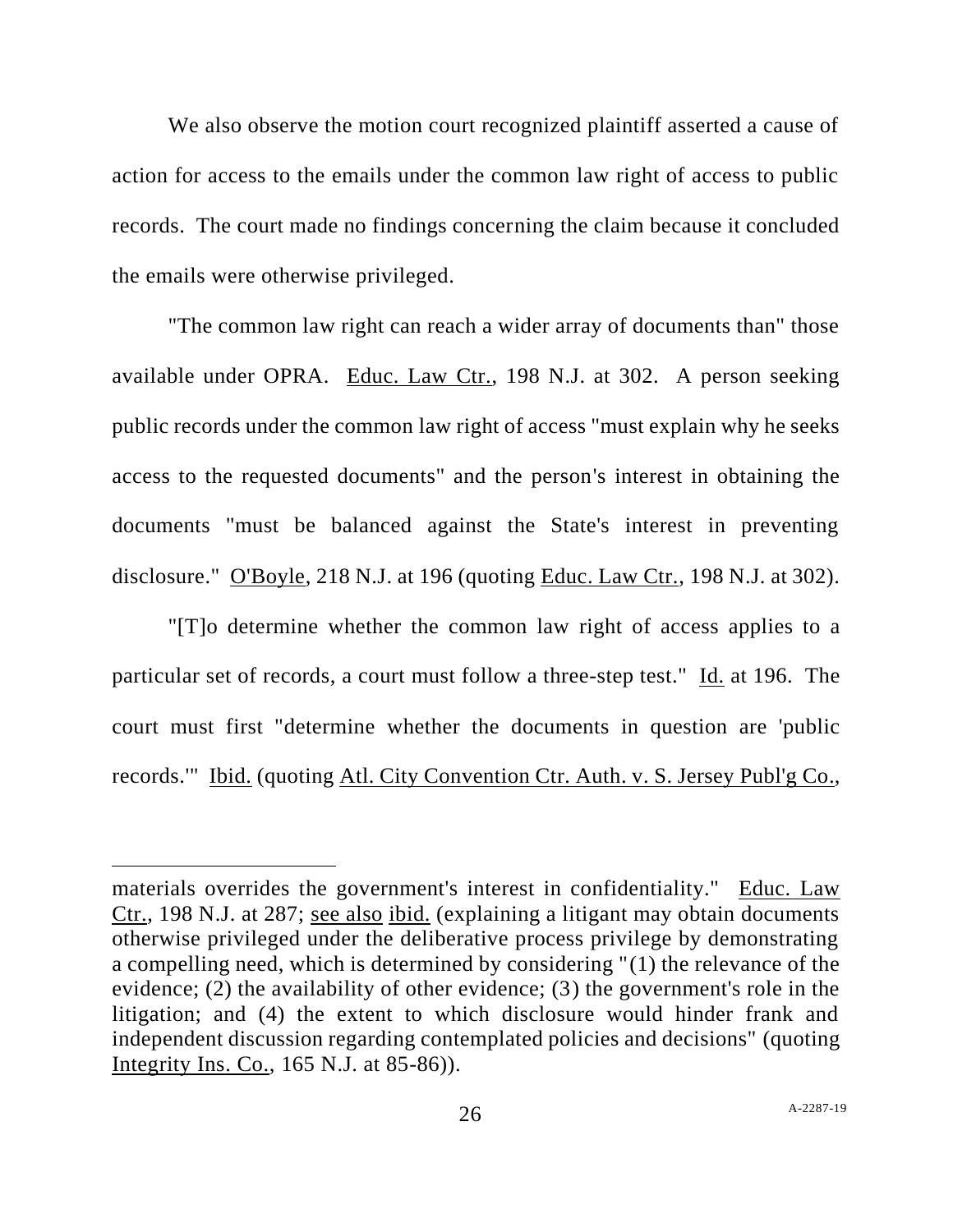135 N.J. 53, 59 (1994)). "Second, the party seeking disclosure must show that he has an interest in the public record. More specifically, if the plaintiff is seeking 'disclosure of privileged records,'... he [or she] must show [a] 'particularized need.'" Ibid. (citation omitted) (quoting Wilson v. Brown, 404 N.J. Super. 557, 583 (App. Div. 2009)). To "determine[e] whether a party has articulated a particularized need," ibid., courts must analyze: "1) the extent to which the information may be available from other sources, 2) the degree of harm the litigant will suffer from its unavailability, and 3) the possible prejudice to the agency's investigation," id. at 196-97 (quoting McClain v. Coll. Hosp., 99 N.J. 346, 351 (1985)). Finally, "once the plaintiff's interest in the public record has been established, the burden shifts to the public entity to establish that its need for non-disclosure outweighs the plaintiff's need for disclosure." Ibid.

This final step "requires the court to 'balance the plaintiff's interest in the information against the public interest in confidentiality of the documents, including a consideration of whether the demand for inspection is premised upon a purpose [that] tends to advance or further a wholesome public interest or a legitimate private interest.'" Drinker Biddle & Reath LLP v. N.J. Dep't of Law & Pub. Safety, Div. of Law, 421 N.J. Super. 489, 500 (App. Div. 2011) (quoting S. N.J. Newspapers, Inc. v. Twp. of Mt. Laurel, 141 N.J. 56, 72 (1995)). "Where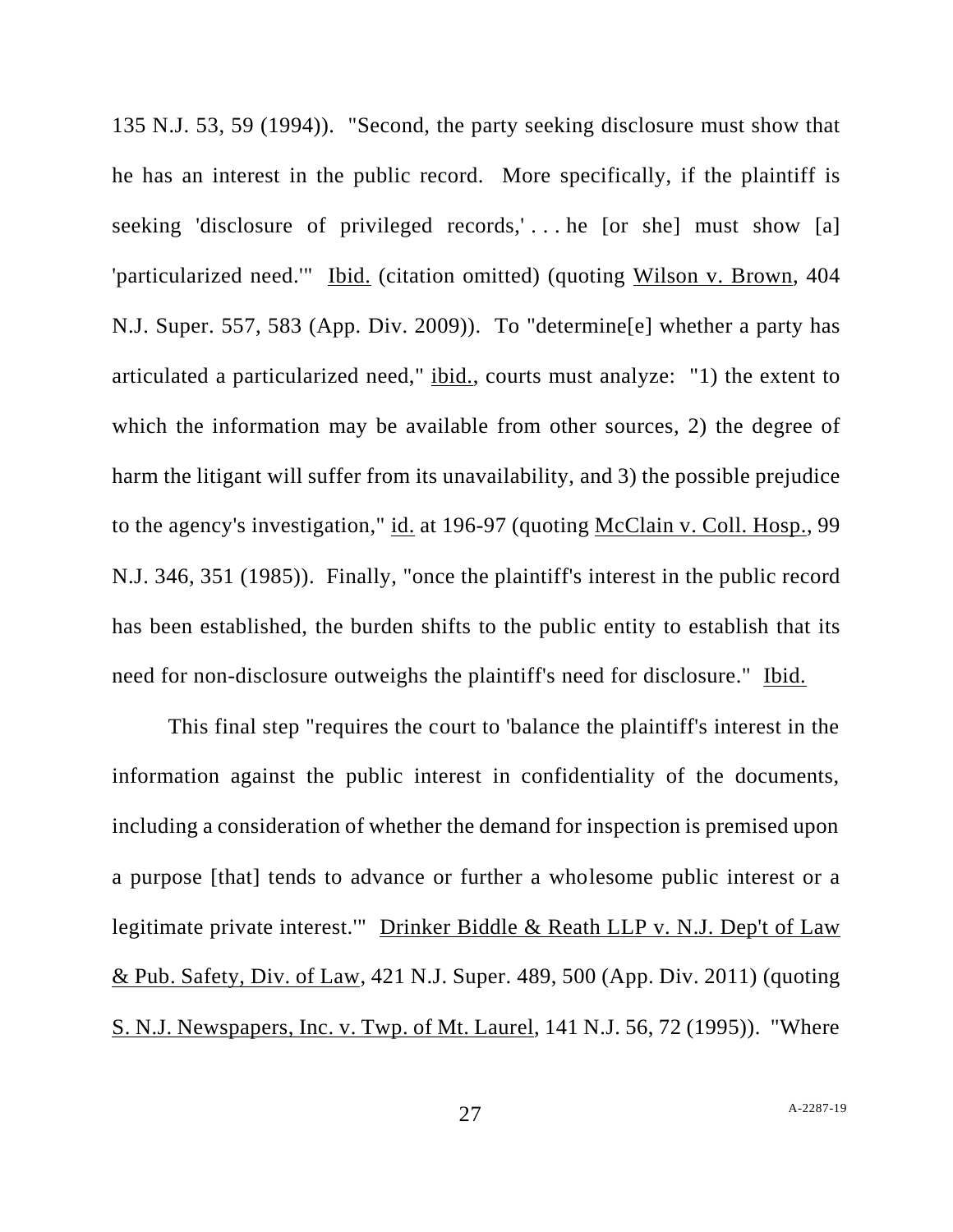'reasons for maintaining a high degree of confidentiality in the public records are present, even when the citizen asserts a public interest in the information, more than [the] citizen's status and good faith are necessary to call for production of the documents.'" Ibid. (alteration in original) (quoting S. N.J. Newspapers, Inc., 141 N.J. at 72). The pertinent factors for courts to consider in determining the balance under the third prong are:

> (1) the extent to which disclosure will impede agency functions by discouraging citizens from providing information to the government; (2) the effect disclosure may have upon persons who have given such information, and whether they did so in reliance that their identities would not be disclosed; (3) the extent to which agency self-evaluation, program improvement, or other decision making will be chilled by disclosure; (4) the degree to which the information sought includes factual data as opposed to evaluative reports of policymakers; (5) whether any findings of public misconduct have been insufficiently corrected by remedial measures instituted by the investigative agency; and (6) whether any agency disciplinary or investigatory proceedings have arisen that may circumscribe the individual's asserted need for the materials.

[Loigman v. Kimmelman, 102 N.J. 98, 113 (1986).]

"Against these and any other relevant factors should be balanced the importance of the information sought to the plaintiff's vindication of the public interest."

Ibid.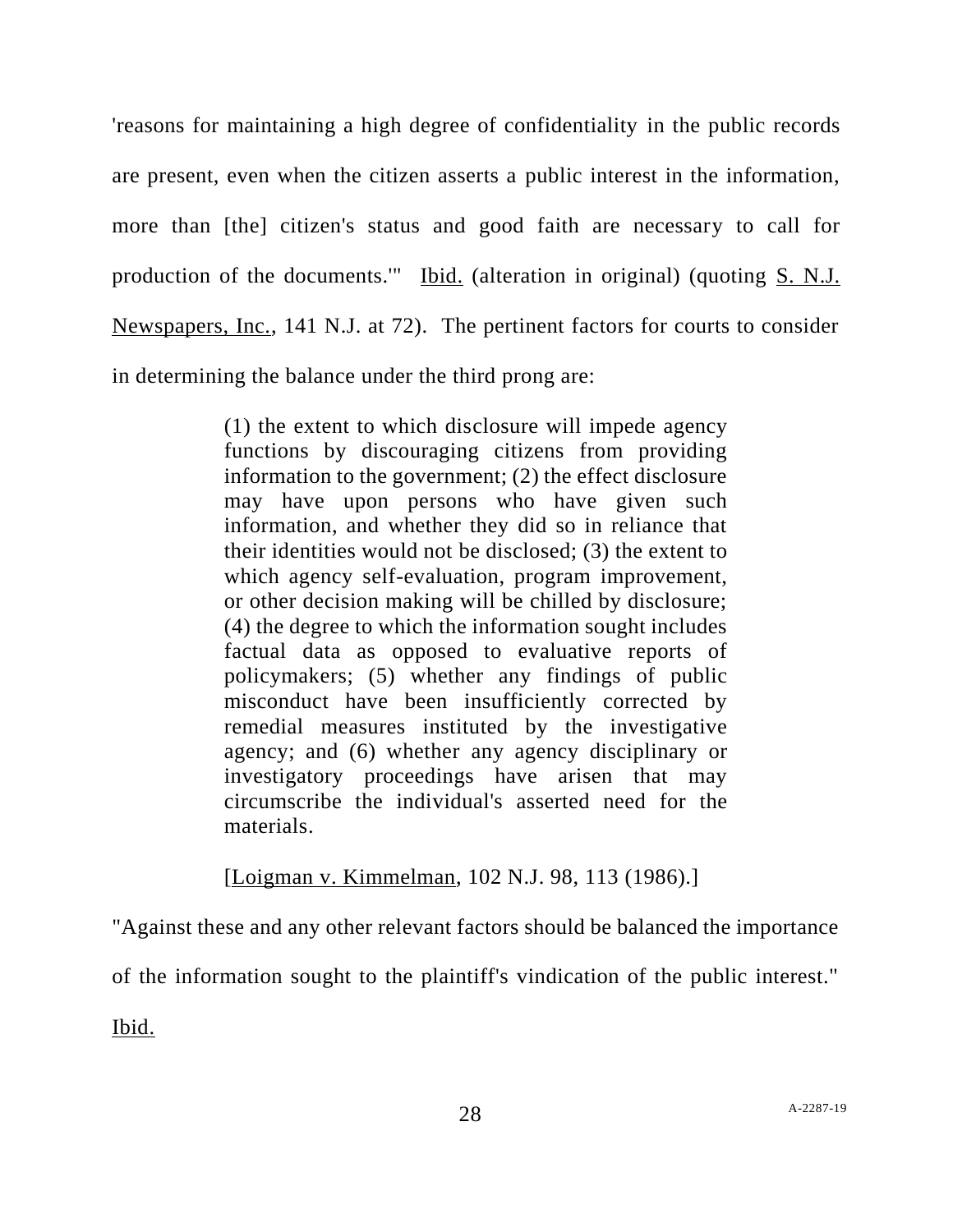The motion court found the emails were privileged but then did not consider or make any findings as to whether plaintiff demonstrated a particularized need for the documents and otherwise satisfied his burden of establishing an entitlement to the documents under the common law right of access standard. See O'Boyle, 218 N.J. at 196. As a result, the court did not consider or determine whether there were issues of material fact precluding a determination of plaintiff's common law right of access claim or supporting defendants' argument plaintiff could not sustain the claim as a matter of law. Again, it is not our role to decide those issues for the first instance on appeal, see Est. of Doerfler, 454 N.J. Super. at 302, and we therefore vacate the court's order granting summary judgment to defendants on plaintiff's common law right of access claim, and remand for the court to reconsider its decision and make findings of fact and conclusions of law, see R. 1:7-4(a), supporting its determination based on the summary judgment record presented.

Because a determination of the validity of plaintiff's claims must be first made by the trial court, we do not reach plaintiff's claim he is entitled to an award of attorneys' fees and costs based on defendants' alleged failure to honor their legal obligation to produce the requested emails. Any award of counsel fees shall abide the disposition of plaintiff's claims on remand. Due to the extant